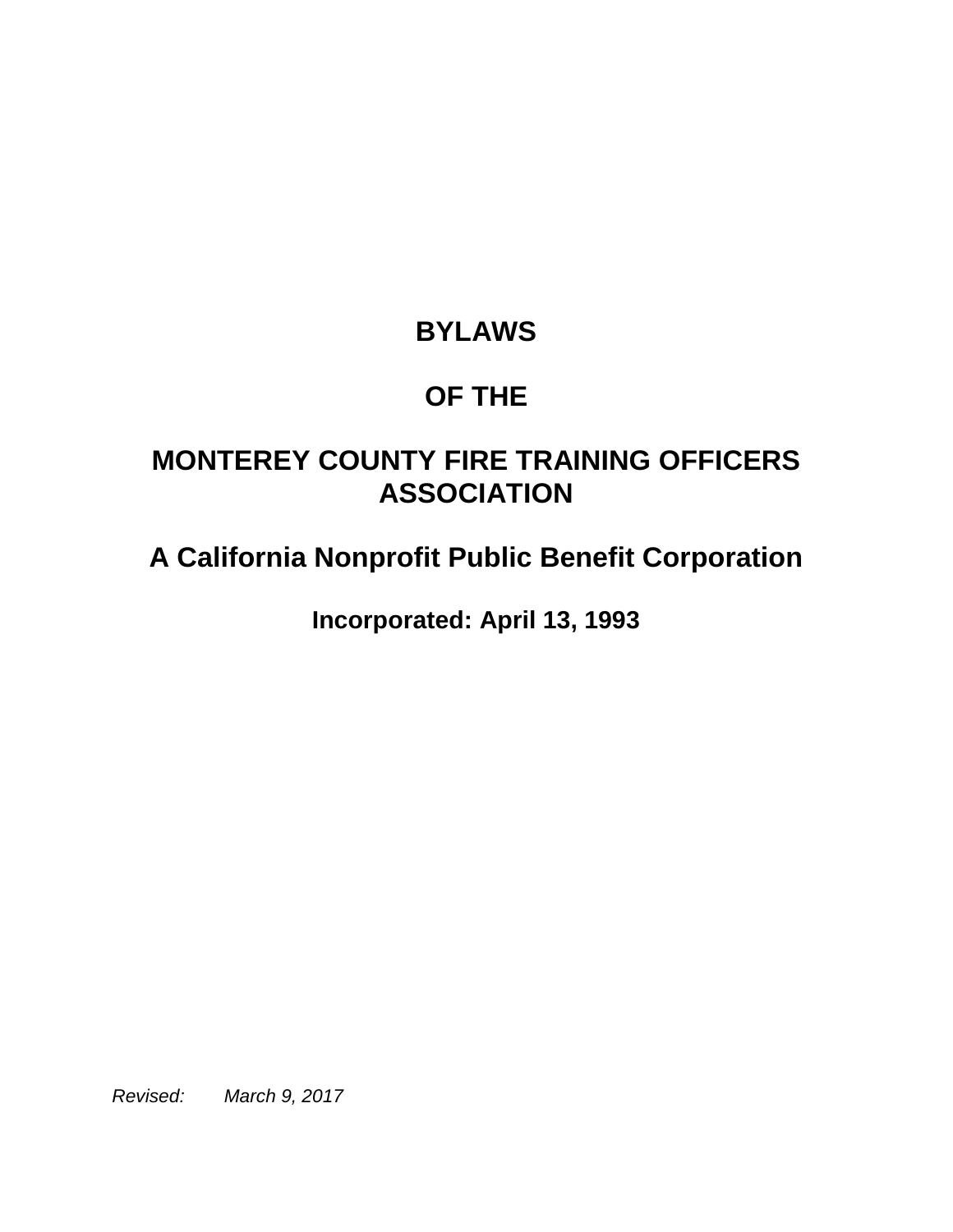|  |  |  | <b>Table of Contents</b> |
|--|--|--|--------------------------|
|--|--|--|--------------------------|

|                                                                                                                                                                                                                                                                                           |                                                                                                                                                                                                                                                                                                                                                                                                                                                                                                                                                                                                                                                                                                                                | Page                                                                                                                                                                   |
|-------------------------------------------------------------------------------------------------------------------------------------------------------------------------------------------------------------------------------------------------------------------------------------------|--------------------------------------------------------------------------------------------------------------------------------------------------------------------------------------------------------------------------------------------------------------------------------------------------------------------------------------------------------------------------------------------------------------------------------------------------------------------------------------------------------------------------------------------------------------------------------------------------------------------------------------------------------------------------------------------------------------------------------|------------------------------------------------------------------------------------------------------------------------------------------------------------------------|
| Article 1 – Offices                                                                                                                                                                                                                                                                       |                                                                                                                                                                                                                                                                                                                                                                                                                                                                                                                                                                                                                                                                                                                                | 5                                                                                                                                                                      |
| Section 1<br>Section 2<br>Section 3<br>Section 4                                                                                                                                                                                                                                          | <b>Principal Office</b><br><b>Mailing Address</b><br><b>Change of Address</b><br><b>Other Offices</b>                                                                                                                                                                                                                                                                                                                                                                                                                                                                                                                                                                                                                          | 5<br>5<br>5<br>6                                                                                                                                                       |
| Article 2 – Organization                                                                                                                                                                                                                                                                  |                                                                                                                                                                                                                                                                                                                                                                                                                                                                                                                                                                                                                                                                                                                                | 6                                                                                                                                                                      |
| Section 1<br>Section 2<br>Section 3                                                                                                                                                                                                                                                       | Corporation Name / Description<br><b>Objectives and Purposes</b><br><b>Political Activity</b>                                                                                                                                                                                                                                                                                                                                                                                                                                                                                                                                                                                                                                  | 6<br>6<br>6                                                                                                                                                            |
| Article 3 - Directors                                                                                                                                                                                                                                                                     |                                                                                                                                                                                                                                                                                                                                                                                                                                                                                                                                                                                                                                                                                                                                | 6                                                                                                                                                                      |
| Section 1<br>Section 2<br>Section 3<br>Section 4<br>Section 5<br>Section 6<br>Section 7<br>Section 8<br>Section 9<br>Section 10<br>Section 11<br>Section 12<br>Section 13<br>Section 14<br>Section 15<br>Section 16<br>Section 17<br>Section 18<br>Section 19<br>Section 20<br>Section 21 | <b>Number</b><br><b>Powers</b><br><b>Duties</b><br><b>Terms of Office</b><br><b>Elections of Directors</b><br>Compensation<br><b>Restrictions Regarding Interested Directors</b><br><b>Place of Meetings</b><br><b>Regular and Annual Meetings</b><br><b>Special Meetings</b><br>Notice of Meetings<br><b>Contents of Notice</b><br>Waiver of Notice and Consent to Holding Meetings<br><b>Quorum for Meetings</b><br><b>Majority Action as Board Action</b><br><b>Conduct of Meetings</b><br>Action by Unanimous Written Consent Without Meeting<br>Vacancies<br>Non-Liability of Directors<br>Indemnification by Corporation of Directors, Officers,<br><b>Employees, and Other Agents</b><br>Insurance for Corporate Agents | 6<br>$\overline{7}$<br>$\overline{7}$<br>$\overline{7}$<br>$\overline{7}$<br>8<br>8<br>8<br>8<br>8<br>9<br>9<br>9<br>9<br>10<br>10<br>10<br>11<br>11<br>12<br>12<br>12 |
| Article 4 – Officers                                                                                                                                                                                                                                                                      |                                                                                                                                                                                                                                                                                                                                                                                                                                                                                                                                                                                                                                                                                                                                |                                                                                                                                                                        |
| Section 1<br>Section 2<br>Section 3                                                                                                                                                                                                                                                       | <b>Number of Officers</b><br>Qualification, Election, and Term of Office<br><b>Subordinate Officers</b>                                                                                                                                                                                                                                                                                                                                                                                                                                                                                                                                                                                                                        | 12<br>12<br>13                                                                                                                                                         |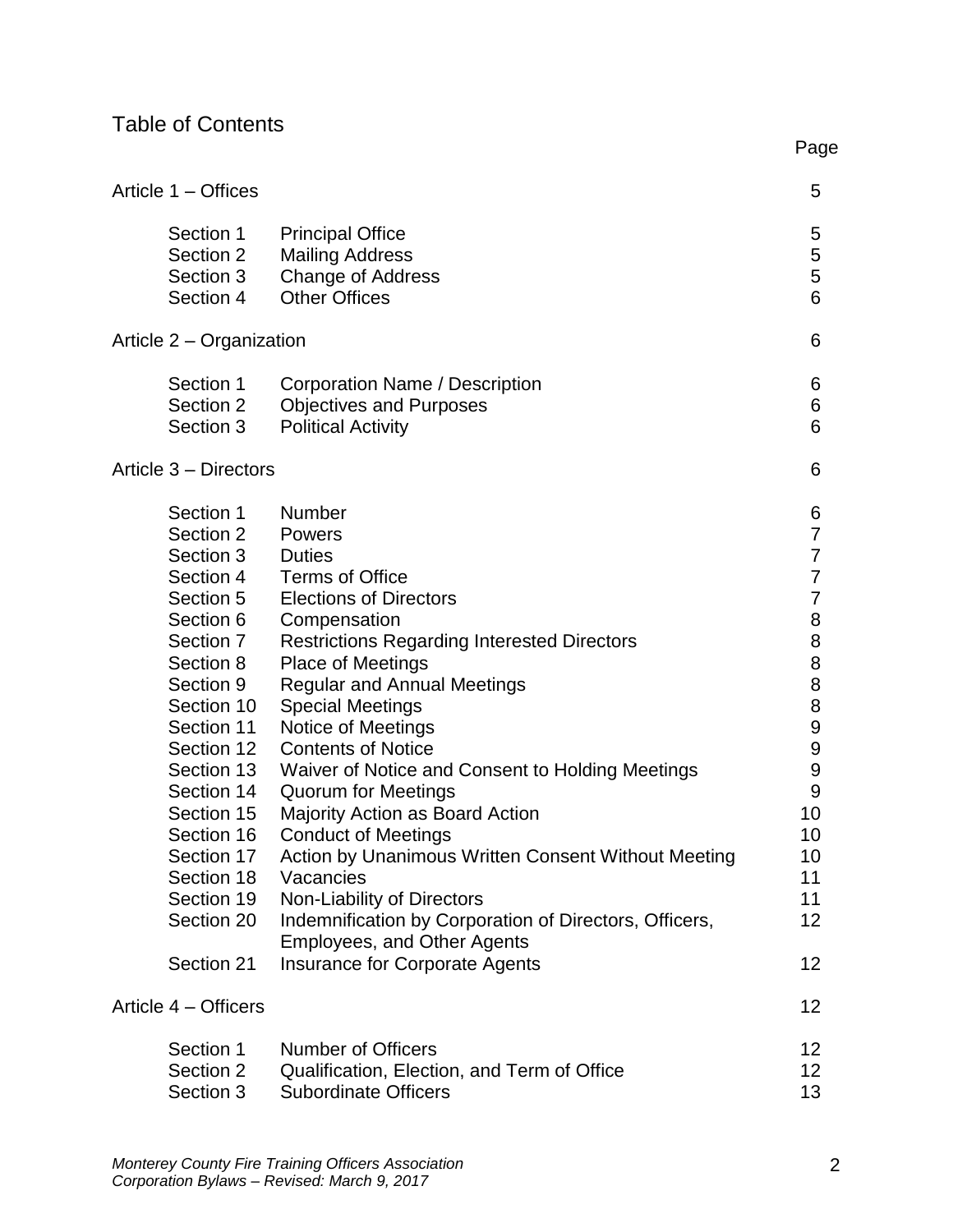| Section 4<br>Section 5<br>Section 6<br>Section 7<br>Section 8<br>Section 9<br>Section 10 | <b>Removal and Resignation</b><br>Vacancies<br><b>Duties of President</b><br><b>Duties of Vice-President</b><br><b>Duties of Secretary</b><br><b>Duties of Treasurer</b><br>Compensation                                                                       | 13<br>13<br>13<br>14<br>14<br>15<br>15 |
|------------------------------------------------------------------------------------------|----------------------------------------------------------------------------------------------------------------------------------------------------------------------------------------------------------------------------------------------------------------|----------------------------------------|
| Article 5 - Committees                                                                   |                                                                                                                                                                                                                                                                | 16                                     |
| Section 1<br>Section 2<br>Section 3<br>Section 4                                         | <b>Executive Committee</b><br><b>Advisory Committees</b><br>Meetings and Action of Advisory Committee<br><b>Standing Committees</b>                                                                                                                            | 16<br>16<br>17<br>17                   |
|                                                                                          | Article 6 – Execution of Instruments, Deposits, and Funds                                                                                                                                                                                                      | 17                                     |
| Section 1<br>Section 2<br>Section 3<br>Section 4<br>Section 5                            | <b>Execution of Instruments</b><br><b>Checks and Notes</b><br><b>Deposits</b><br>Gifts<br><b>Donations</b>                                                                                                                                                     | 17<br>17<br>17<br>18<br>18             |
|                                                                                          | Article 7 – Corporate Records, Reports and Seal                                                                                                                                                                                                                | 18                                     |
| Section 1<br>Section 2<br>Section 3<br>Section 4<br>Section 5<br>Section 6<br>Section 7  | Maintenance of Corporate Records<br><b>Corporate Seal</b><br><b>Directors Inspection Rights</b><br><b>Member's Inspection Rights</b><br><b>Right to Copy and Make Extracts</b><br><b>Annual Report</b><br>Annual Statement of Specific Transactions to Members | 18<br>18<br>19<br>19<br>19<br>19<br>20 |
| Article 8 - Fiscal Year                                                                  |                                                                                                                                                                                                                                                                | 21                                     |
| Section 1                                                                                | <b>Fiscal Year of the Corporation</b>                                                                                                                                                                                                                          | 21                                     |
|                                                                                          | Article 9 - Amendment of Bylaws                                                                                                                                                                                                                                | 21                                     |
| Section 1                                                                                | Amendment                                                                                                                                                                                                                                                      | 21                                     |
|                                                                                          | Article 10 – Amendment of Articles                                                                                                                                                                                                                             |                                        |
| Section 1<br>Section 2<br>Section 3                                                      | Amendment of Articles Before Admission of Members<br>Amendment of Articles After Admission of Members<br><b>Certain Amendments</b>                                                                                                                             | 22<br>22<br>22                         |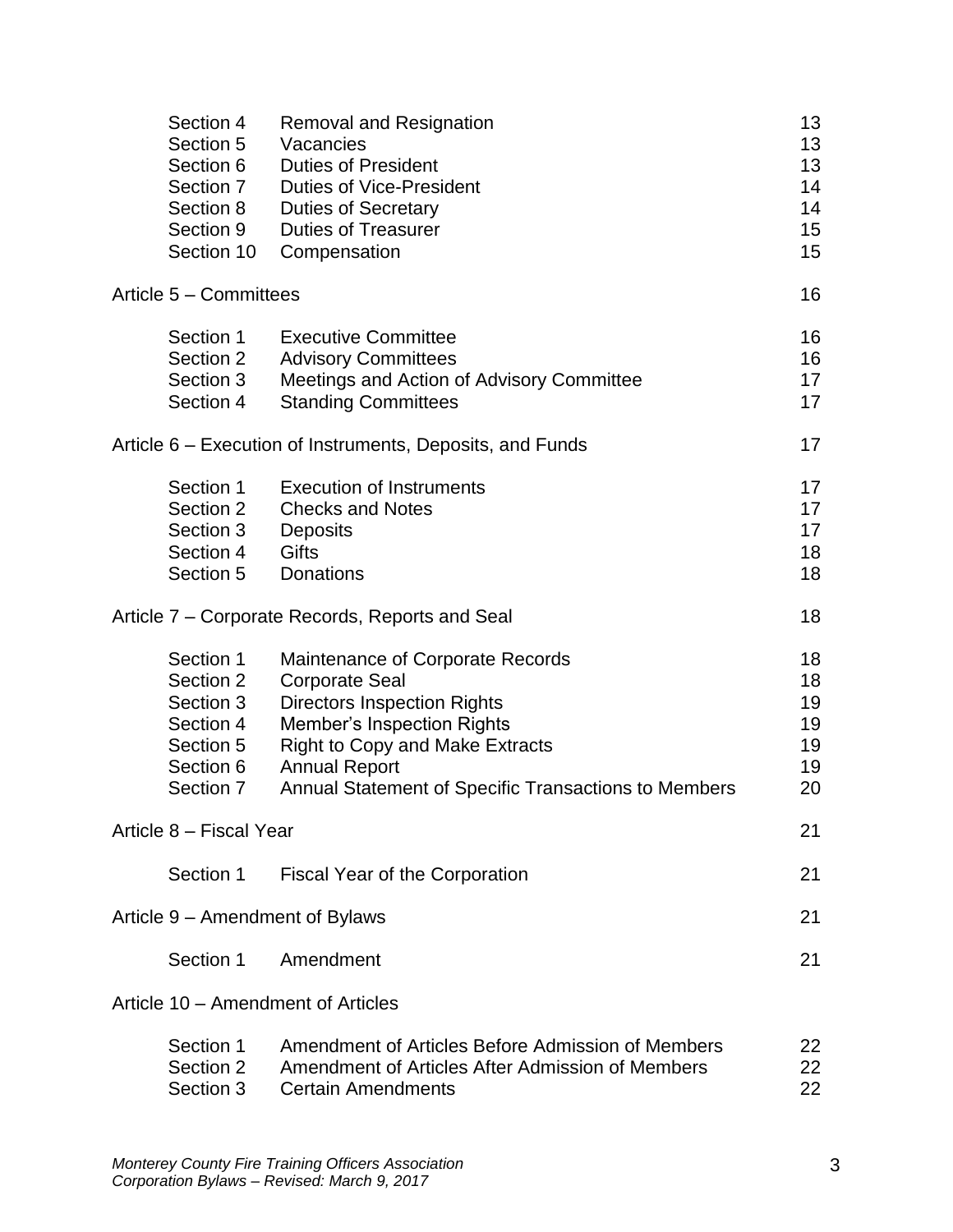| Article 11 – Prohibition Against Sharing Corporate Profits and Assets |                                                                           | 22 |
|-----------------------------------------------------------------------|---------------------------------------------------------------------------|----|
| Section 1                                                             | <b>Prohibition Against Sharing Corporate Profits</b><br><b>And Assets</b> | 22 |
| Article 12 - Members                                                  |                                                                           | 23 |
| Section 1                                                             | Determination and Rights of Members                                       | 23 |
| Section 2                                                             | <b>Qualification of Members</b>                                           | 23 |
| Section 3                                                             | <b>Admission of Members</b>                                               | 23 |
| Section 4                                                             | <b>Renewal of Membership</b>                                              | 23 |
| Section 5                                                             | Fees, Dues, and Assessments                                               | 23 |
| Section 6                                                             | <b>Number of Members</b>                                                  | 24 |
| Section 7                                                             | <b>Membership Roster</b>                                                  | 24 |
| Section 8                                                             | Non-Liability of Members                                                  | 24 |
| Section 9                                                             | Non-transferability of Memberships                                        | 24 |
| Section 10                                                            | <b>Termination of Membership</b>                                          | 24 |
| Section 11                                                            | <b>Rights on Termination of Membership</b>                                | 25 |
| Section 12                                                            | Amendments Resulting in the Termination of<br>Memberships                 | 25 |
| Article 13 – Meetings of Members                                      |                                                                           | 25 |
| Section 1                                                             | <b>Place of Meetings</b>                                                  | 26 |
| Section 2                                                             | <b>Annual and Other Regular Meetings</b>                                  | 26 |
| Section 3                                                             | <b>Special Meetings of Members</b>                                        | 26 |
| Section 4                                                             | Notice of Meetings                                                        | 26 |
| Section 5                                                             | <b>Quorum for Meetings</b>                                                | 28 |
| Section 6                                                             | Majority Action as Membership Action                                      | 28 |
| Section 7                                                             | <b>Voting Rights</b>                                                      | 28 |
| Section 8                                                             | <b>Proxy Voting</b>                                                       | 29 |
| Section 9                                                             | <b>Conduct of Meetings</b>                                                | 29 |
| Section 10                                                            | Action by Written Ballot Without a Meeting                                | 29 |
| Section 11                                                            | <b>Reasonable Nomination and Election Procedures</b>                      | 30 |
| Section 12                                                            | Action by Unanimous Written Consent Without Meeting                       | 30 |
| Section 13                                                            | <b>Record Date for Meetings</b>                                           | 31 |
| Section 14                                                            | Meeting Agenda                                                            | 31 |
| Section 15                                                            | <b>Minutes of Meetings</b>                                                | 31 |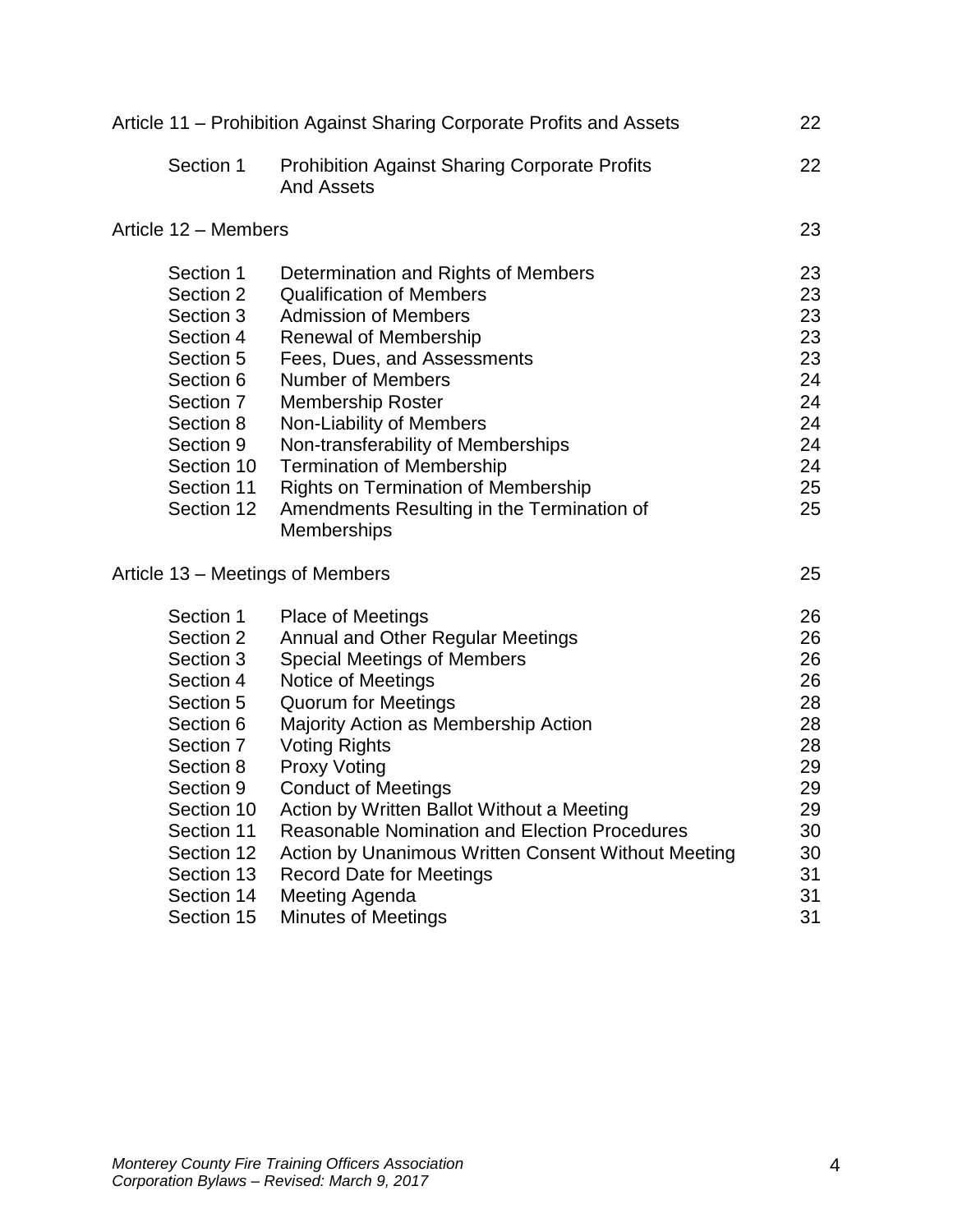# **BYLAWS**

# **Of The**

# **MONTEREY COUNTY FIRE TRAINING OFFICERS ASSOCIATION**

# **A California Nonprofit Public Benefit Corporation**

# ARTICLE 1 **OFFICES**

# SECTION 1. PRINCIPAL OFFICE

The principal office of the corporation for the transaction of its business is located at:

2642 Colonel Durham Street Seaside, CA 93955

SECTION 2. MAILING ADDRESS

The mailing address for the corporation shall be:

2642 Colonel Durham Street Seaside, CA 93955

SECTION 3. CHANGE OF ADDRESS

The county of the corporation's principal office can be changed only by amendment of these Bylaws and not otherwise. The Board of Directors may, however, change the principal office from one location to another within the named county by noting the changed address and effective date below, and such changes of address shall not be deemed an amendment of these Bylaws:

Date: **Date: Date: Date: Date: Date:** 

Date: **Date:** 

Date: **Date: Date: Date: Date:**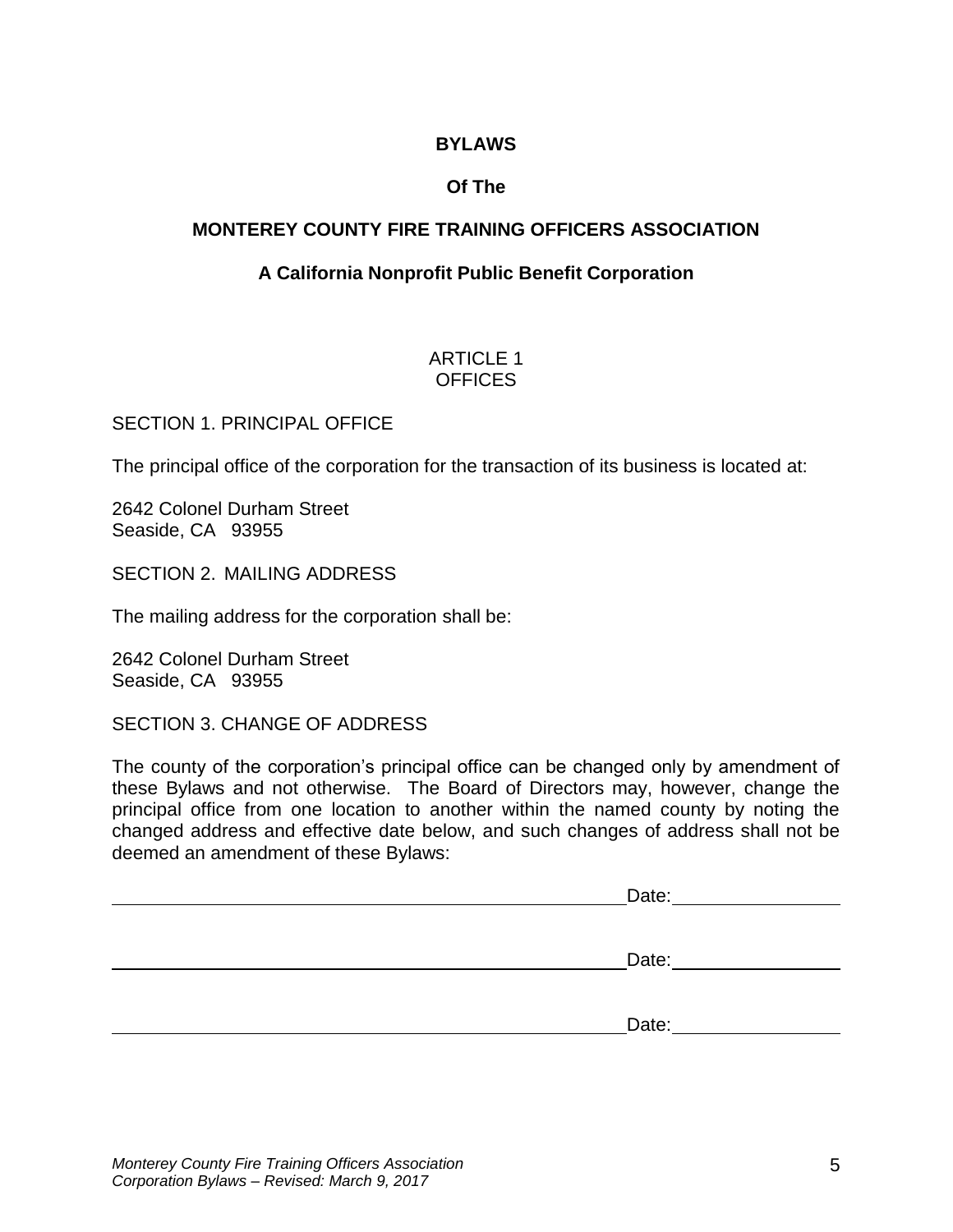# SECTION 4. OTHER OFFICES

The corporation may also have offices at such other places, within or without the State of California, where it is qualified to do business, as its business may require and as the Board of Directors may, from time to time, designate.

## ARTICLE 2 **ORGANIZATION**

# SECTION 1 CORPORATION NAME / DESCRIPTION

The corporation herein described shall be known as the "Monterey County Fire Training Officers Association." (MCFTOA) and is a California Nonprofit Public Benefit Corporation as filed with the California Secretary of State on April 13, 1993.

### SECTION 2. OBJECTIVES AND PURPOSES

The primary objectives and purposes of this corporation shall be:

To promote and improve public safety training, standards, and performance levels, by providing and supporting fire service related education and training to professional and volunteer public safety personnel and agencies in Monterey County. The foregoing shall be accomplished through such methods as conducting or sponsoring classes, seminars, schools, or training events. Additionally, provide and make available educational materials and resources through contemporary electronic media, serve as a subcommittee to the Monterey County Fire Chiefs Association supporting training activities throughout Monterey County. And overall, support and enhance training standards and education to fire service agencies and personnel.

# SECTION 3 POLITICAL ACTIVITIES

The corporation shall not engage in specific political activities such as endorsing, sponsoring, or donating to candidates seeking election to political office. The corporation may however, with a majority vote on such a matter, provide non-monetary support to pending bills or legislation considered to be in the best interest of fire service training and education.

#### ARTICLE 3 **DIRECTORS**

SECTION 1. NUMBER

The corporation shall have no less than three (3) and no more than five (5) directors, with the exact number to be fixed within these limits by approval of the Board or the members, if any, in the manner provided in these Bylaws, and collectively they shall be known as the Board of Directors. The above numbers may be changed by amendment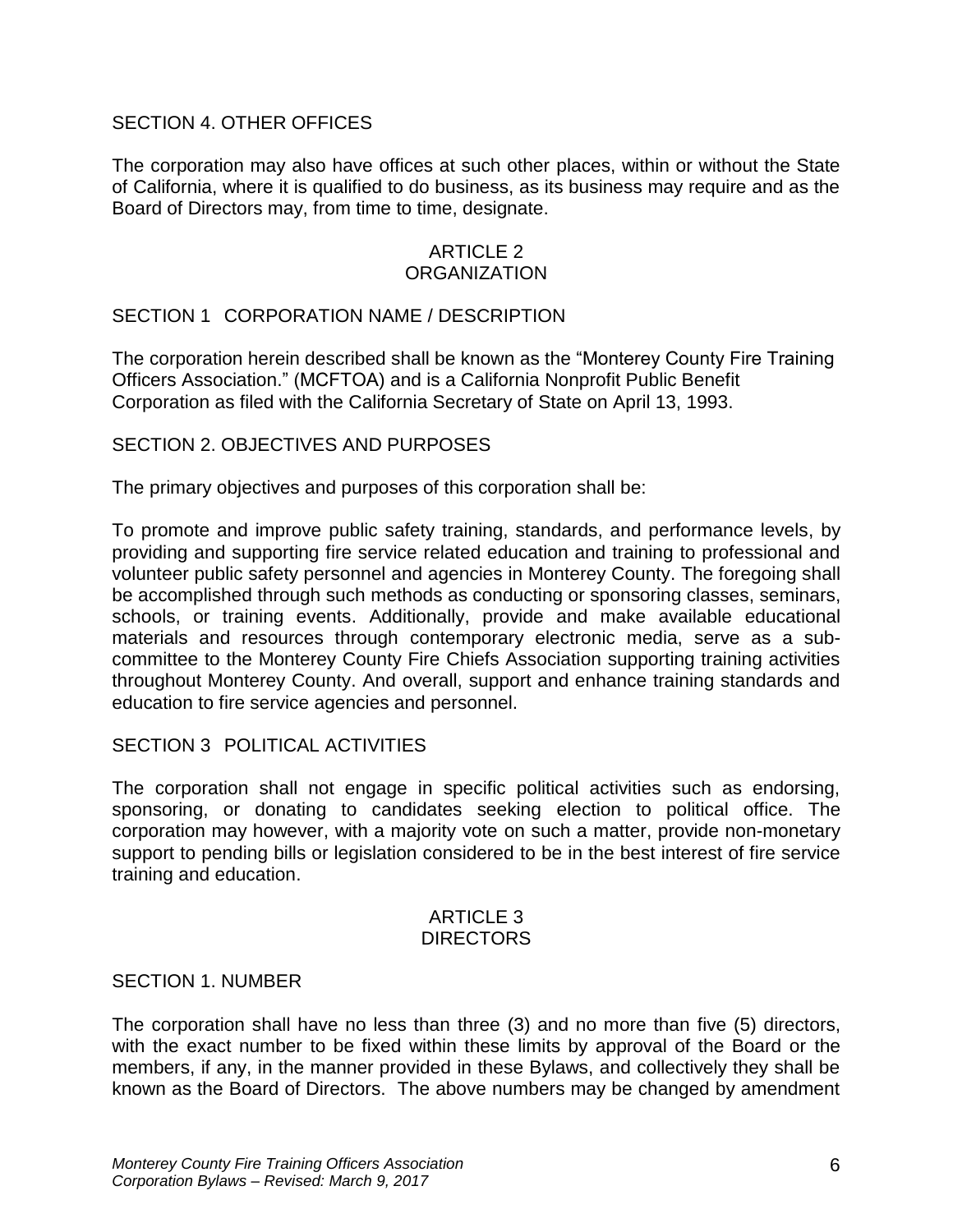of these Bylaws, or by repeal of these Bylaws and adoption of a new set of Bylaws, as provided in these Bylaws.

## SECTION 2. POWERS

Subject to the provisions of the California Nonprofit Public Benefit Corporation Law and any limitations in the Article of Incorporation and Bylaws relating to action required or permitted to be taken or approved by the members, if any, of this corporation, the activities and affairs of this corporation shall be conducted and all corporate powers shall be exercised by or under the direction of the Board of Directors.

### SECTION 3. DUTIES

It shall be the duty of the Directors to:

- a) Perform any and all duties imposed on them collectively or individually by law, by the Articles of Incorporation of this corporation, or by these Bylaws;
- b) Ensure that the activities and direction of the corporation is consistent with the Objectives and Purposes as outlined in Section 2 above.
- c) Appoint and remove, employ and discharge, and, except as otherwise provided in these Bylaws, prescribe the duties and fix the compensation, if any, of all officers, agents and employees of the corporation;
- d) Supervise all officers, agents and employees of the corporation to assure that their duties are performed properly;
- e) Meet at such times and places as required by these Bylaws;
- f) Register their address, both physical and electronic, with the Secretary of the corporation and notices of meetings mailed or delivered to them at such addresses shall be valid notices thereof.

# SECTION 4. TERMS OF OFFICE

Each Director shall hold office for three years until the next annual meeting for election of the Board of Directors corresponding to the completion of his / her term, as specified in these Bylaws, and until his / her successor is elected and qualifies. The term of office for director shall begin upon adjournment of the meeting during which the election for such office occurred unless otherwise approved by the membership.

# SECTION 5 ELECTIONS OF DIRECTORS

The election of directors shall occur during the annual membership meeting which is held on the second Thursday in December. Directors shall be elected by written ballot.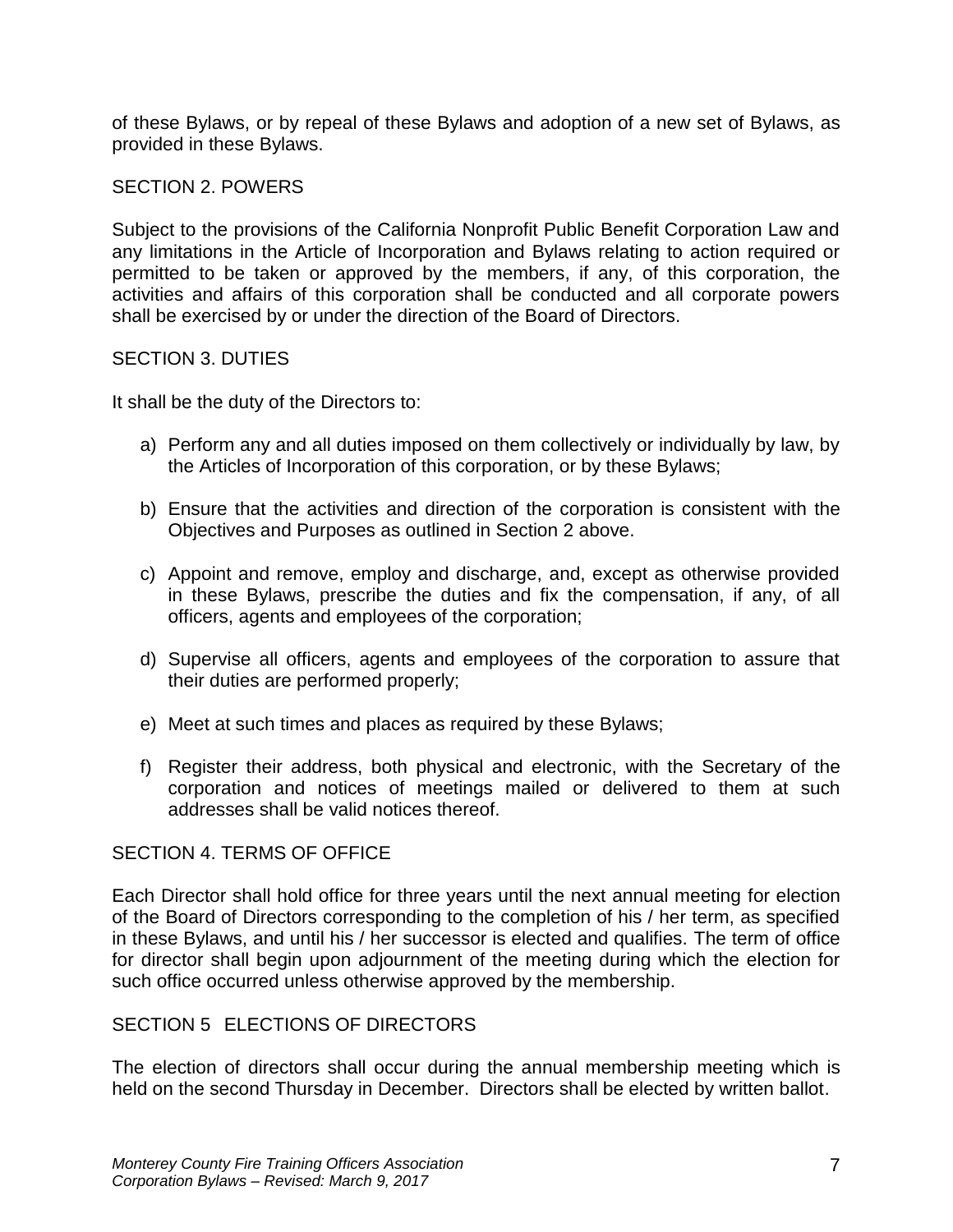Procedures for nominating and electing directors shall be outlined in the Nomination and Election Procedures adopted by the corporation.

# SECTION 6. COMPENSATION

Directors shall serve without compensation except that they shall be allowed and paid their actual and necessary expenses incurred in attending director's meetings. In addition, they shall be allowed reasonable advancement or reimbursement of expenses incurred in the performance of their regular duties as specified in Section 3 of this Article. Directors may not be compensated for rendering services to the corporation in any capacity other than director unless such other compensation is reasonable and is allowable under the provisions of Section 6 of this Article.

# SECTION 7. RESTRICTION REGARDING INTERESTED DIRECTORS

Notwithstanding any other provision of these Bylaws, not more than forty-nine percent (49%) of the persons serving on the Board may be interested persons. For purposes of this Section, "interested persons" means either:

- a) Any person currently being compensated by the corporation for services rendered it within the previous twelve (12) months, whether as a full- or part-time officer or other employee, independent contractor, or otherwise, excluding any reasonable compensation paid to a director; or
- b) Any brother, sister, ancestor, descendant, spouse, brother-in-law, sister-in-law, son-in-law, daughter-in-law, mother-in-law, father-in-law of any such person.

SECTION 8. PLACE OF MEETINGS

Meetings shall be held at the principal office of the corporation unless otherwise provided by the Board or at such place within or without the State of California which has been designated from time to time by resolution of the Board of Directors. In the absence of such designation, any meeting not held at the principal office of the corporation shall be valid only if held on the written consent of all directors given either before or after the meeting and filed with the Secretary of the corporation or after all Board members have been given written notice of the meeting as hereinafter provided for the special meetings of the Board. Any meeting, regular or special, may be held by conference telephone or similar communications equipment, so long as all directors participating in such meeting can hear one another.

# SECTION 9. REGULAR AND ANNUAL MEETINGS

Regular meetings of directors shall be held during the month of February and August of each year. The time and place of such meetings shall be designated by the directors.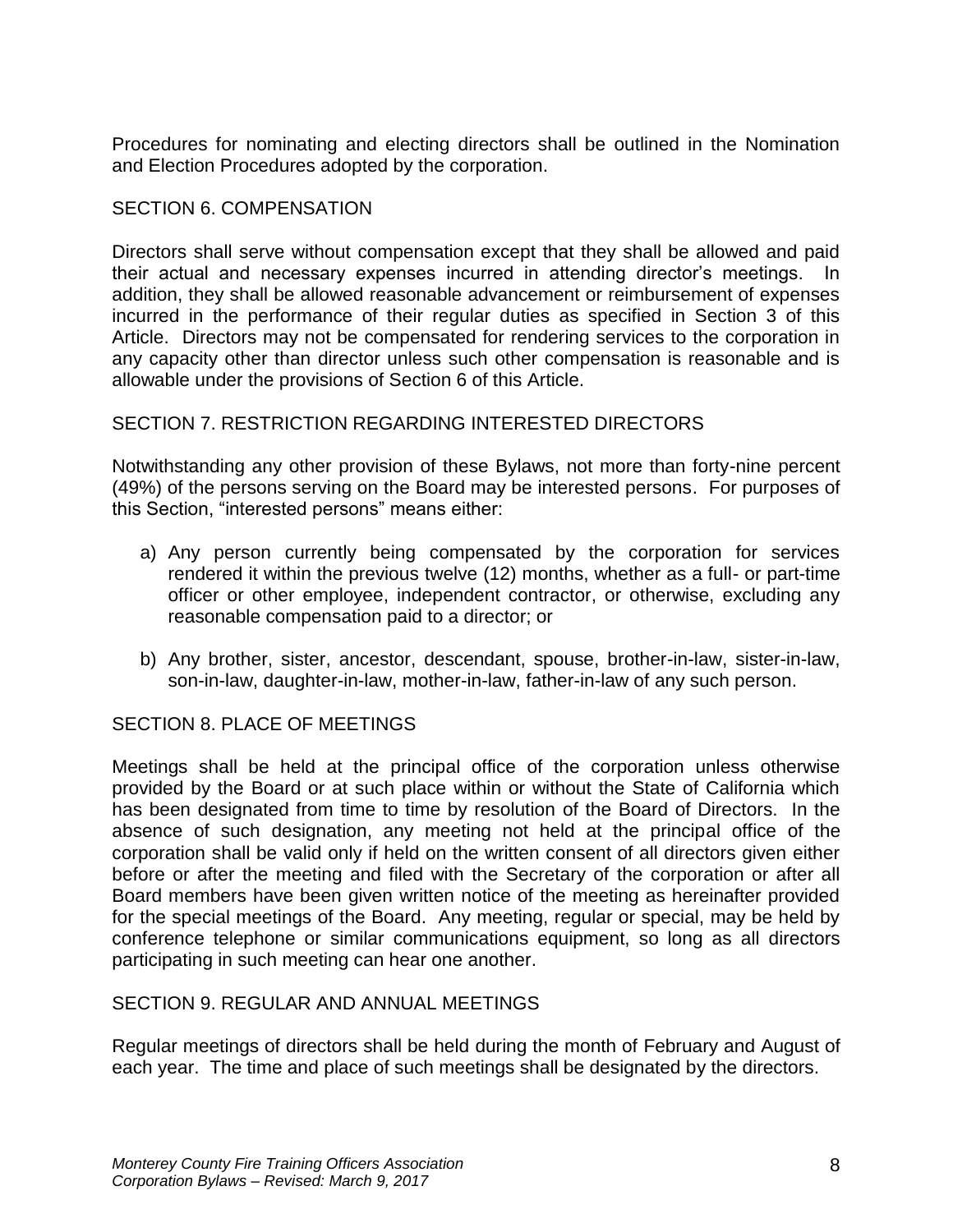## SECTION 10. SPECIAL MEETINGS

Special meetings of the Board of Directors may be called by the Chairperson of the Board, the President, the Vice-President, the Secretary, or by any two directors, and such meetings shall be held at the place designated by the person or persons calling the meeting, and in absence of such designation, at the principal office of the corporation.

### SECTION 11. NOTICE OF MEETINGS

Regular meetings of the Board may be held without notice. Special meetings of the Board shall be held upon forty-eight (48) hours' notice communicated by appropriate means to all affected persons. Notice of the time and place of holding an adjourned meeting need not be given to absent directors if the time and place of the adjourned meeting are fixed at the meeting adjourned and if such adjourned meeting is held no more than twenty four (24) hours from the time of the original meeting. Notice shall be given of any adjourned regular or special meeting to directors absent from the original meeting if the adjourned meeting is held more than twenty four (24) hours from the time of the original meeting.

# SECTION 12. CONTENTS OF NOTICE

Notice of meetings not herein dispensed with shall specify the place, day and hour of the meeting. The purpose of any Board meeting need not be specified in the notice.

#### SECTION 13. WAIVER OF NOTICE AND CONSENT TO HOLDING MEETINGS

The transactions of any meeting of the Board, however Called and Noticed or wherever held, are as valid as though the meeting had been duly held after proper Call and Notice provided a quorum, as hereinafter defined, is present and provided that either before or after the meeting each director not present signs a waiver of notice, a consent to holding the meeting, or an approval of the minutes thereof. All such waivers, consents, or approvals shall be filed with the corporate records or made a part of the minutes of the meeting.

# SECTION 14. QUORUM FOR MEETINGS

A quorum shall consist of a majority of the Board of Directors. Except as otherwise provided in these Bylaws or in the Articles of Incorporation of this corporation, or by law, no business shall be considered by the Board at any meeting at which a quorum, as herein before defined, is not present, and the only motion which the Chair shall entertain at such meeting is a motion to adjourn.

The meeting shall be called to order by the Chairperson when it is determined that a quorum is present. If no quorum is present, the Chairperson can either;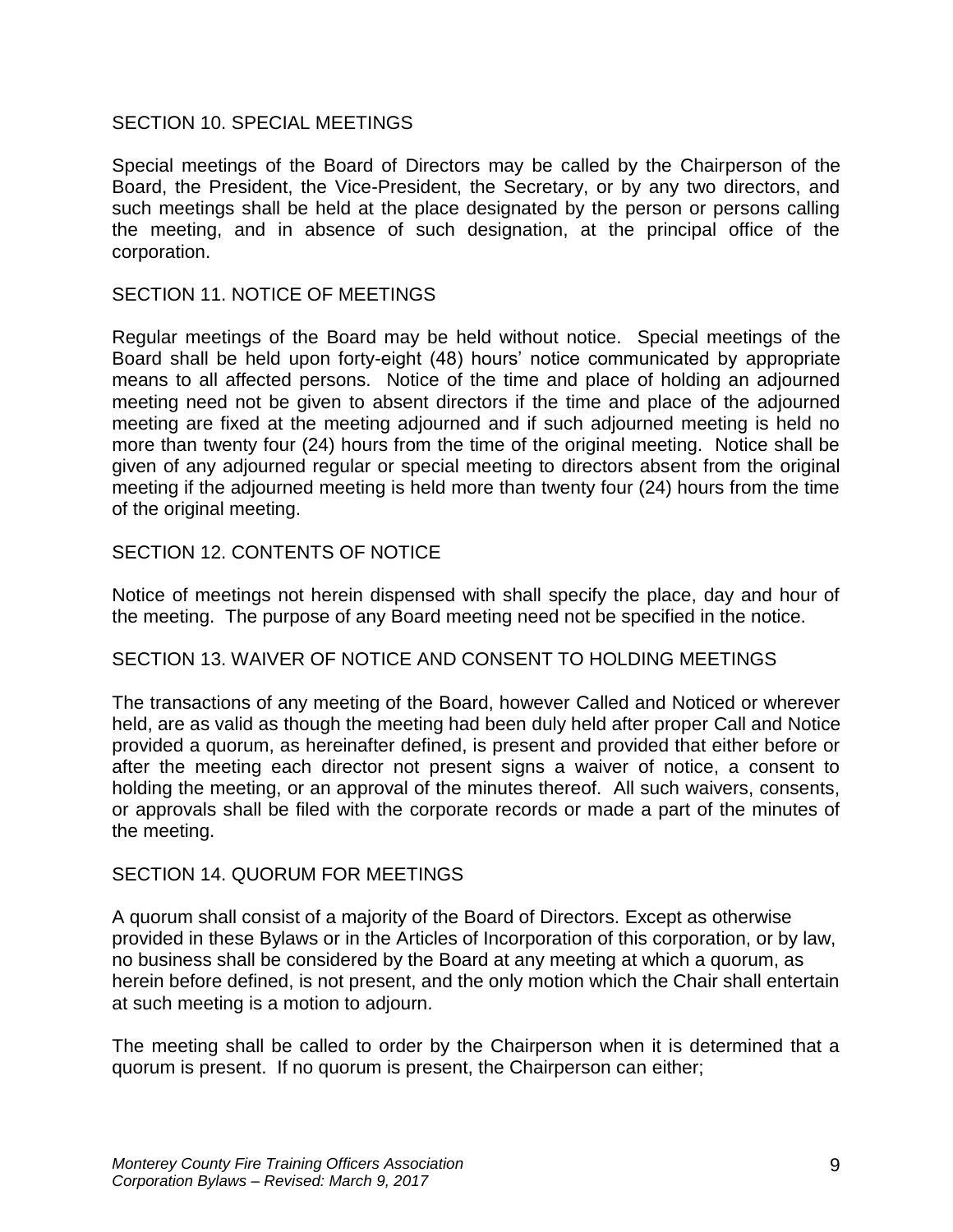- (a) Call for a motion to adjourn the meeting and announce a new time and place for the meeting, or stand in adjournment until the next regularly scheduled meeting.
- (b) Conduct only an informational meeting where no action is taken on any matter.

If a quorum is present and the meeting is called to order, the meeting shall continue until such a time that a quorum is no longer present. At this point, the Chairperson will either adjourn the meeting until such a time that a quorum is re-established, adjourn the meeting and continue as an informational meeting only with no action taken, or adjourn the meeting to another time and place.

# SECTION 15. MAJORITY ACTION AS BOARD ACTION

Every act or decision done or made by a majority of the directors present at a meeting duly held at which a quorum is present is the act of the Board of Directors, unless the Articles of Incorporation of Bylaws of this corporation, or provisions of the California Nonprofit Public Benefit Corporation Law, particularly those provisions relating to appointment of committees (Section 5212), approval of contracts or transactions in which a director has a material financial interest (Section 5233) and indemnification of directors (Section 5238e), require a greater percentage or different voting rules for approval of a matter by the Board.

# SECTION 16. CONDUCT OF MEETINGS

Meetings of the Board of Directors shall be presided over by the Chair-person of the Board, or, if no such person has been so designated or, in his/her absence, by the President of the corporation or, in his/her absence, by the Vice President of the corporation or, in the absence of each of these persons, by a Chair-person chosen by a majority of the directors present at the meeting. The Secretary of the corporation shall act as secretary of all meetings of the Board, provided that, in his/her absence, the presiding officer shall appoint another person to act as secretary of the meeting.

Meetings shall be governed by *Robert's Rules of Order,* as such rules may be revised from time to time, insofar as such rules are not consistent with or in conflict with these Bylaws, with the Articles of Incorporation of this corporation, or with provisions of law.

# SECTION 17. ACTION BY UNANIMOUS WRITTEN CONSENT WITHOUT MEETING

Any action required or permitted to be taken by the Board of Directors under any provision of law may be taken without a meeting, if all members of the Board shall individually of collectively consent in writing to such action. For the purposes of this Section only, "all members of the Board" shall not include any interested director as defined in Section 5233 of the California Nonprofit Public Benefit Corporation Law. Such written consent or consents shall be filed with the minutes of the proceedings of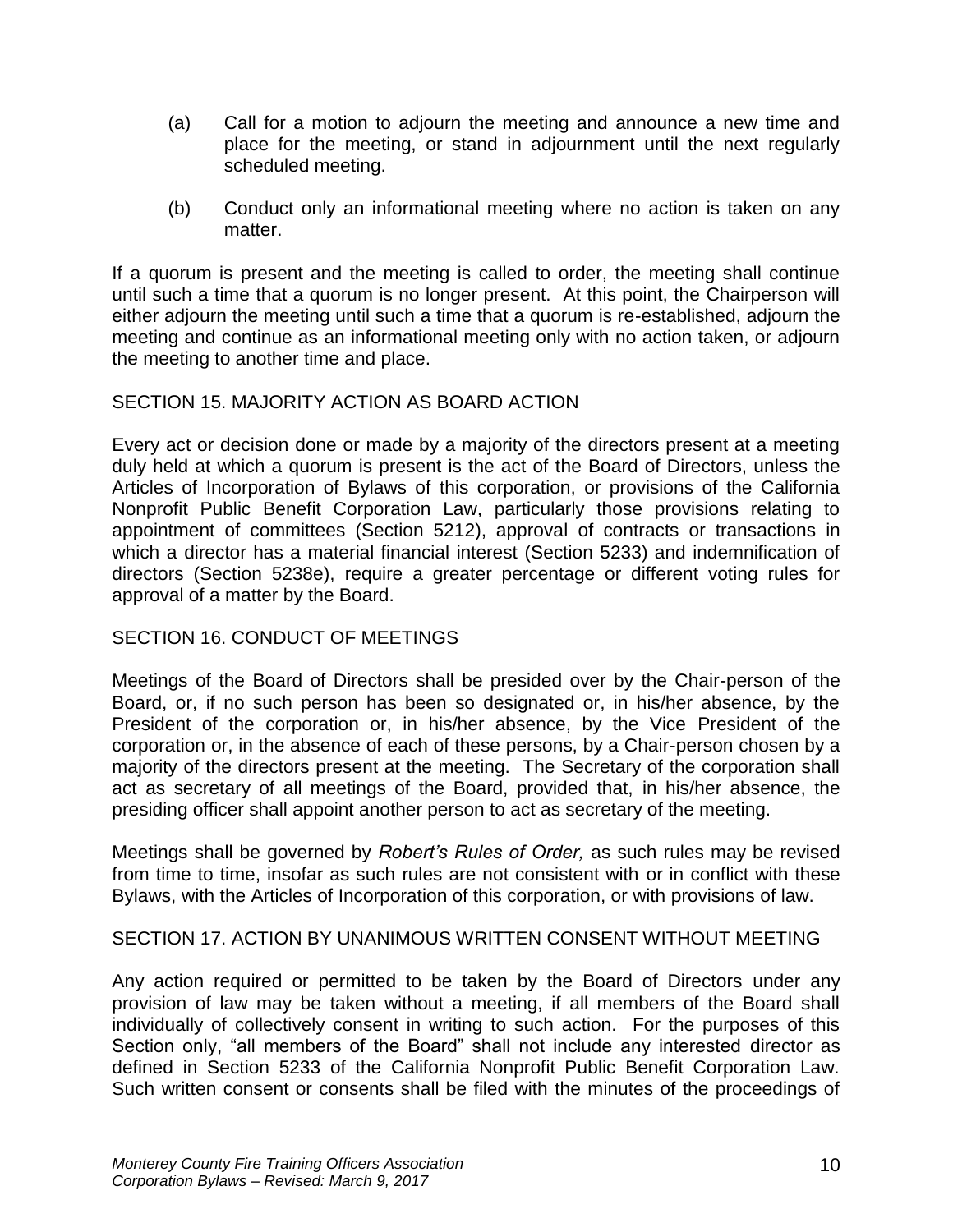the Board. Such action by written consent shall have the same force and effect as the unanimous vote of the directors. Any certificate or other document filed under any provision of the law which relates to action so taken shall state that the action was taken by unanimous written consent of the Board of Directors without a meeting and that the Bylaws of this corporation authorize the directors to so act, and such statement shall be prima facie evidence of such authority.

# SECTION 18. VACANCIES

Vacancies on the Board of Directors shall exist (1) on the death, resignation or removal of any director, and (2) whenever the number of authorized directors is increased.

The Board of Directors may declare vacant the office of a director who has been declared of unsound mind by a final order of court, or convicted of a felony, or been found by a final order or judgment of any court to have breached any duty under Section 5230 and following of the California Nonprofit Public Benefit Corporation Law.

If this corporation has any members, then, if the corporation has less than fifty (50) members, directors may be removed without cause by a majority of all members, or, if the corporation has fifty (50) or more members, by vote of a majority of the votes represented at a membership meeting at which a quorum is present.

Any director may resign effective upon giving written notice to the Chair-person of the Board, the President, the Secretary, or the Board of Directors, unless the notice specifies a later time for the effectiveness of such resignation. No director may resign if the corporation would then be left without a duly elected director or directors in charge of its affairs, except upon notice to the Attorney General.

Vacancies on the Board may be filled by the approval of the Board or, if the number of directors then in office is less than a quorum, by (1) the unanimous written consent of the directors then in office, (2) the affirmative vote of a majority of the directors then in office at a meeting held pursuant to notice or waiver of notice complying with this Article of these Bylaws, or (3) a sole remaining director. If this corporation has members, however, vacancies created by the removal of a director may be filled only by the approval of the members. The members, if any, of this corporation may elect a director at any time to fill any vacancy not filled by the directors.

A person elected to fill a vacancy as provided by this Section shall hold office until the next annual election of the Board of Directors or until his or her death, resignation or removal from office.

# SECTION 19, NON-LIABILITY OF DIRECTORS

The directors shall not be personally liable for the debts, liabilities, or other obligations of the corporation.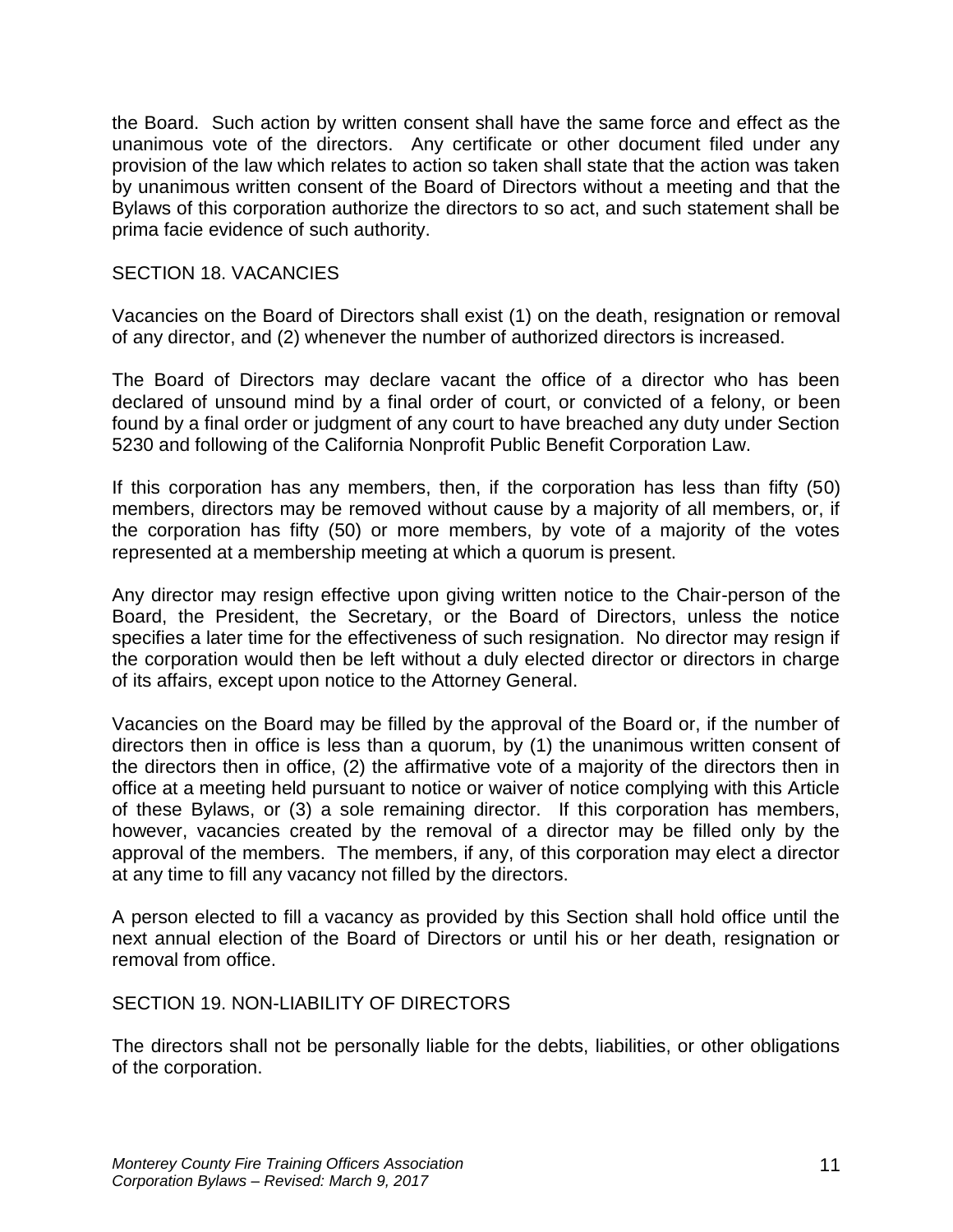# SECTION 20. INDEMNIFICATION BY CORPORATION OF DIRECTORS, OFFICERS, EMPLOYEES AND OTHER AGENTS

To the extent that a person who is, or was, a director, officer, employee or other agent of this corporation has been successful on the merits in defense of any civil, criminal, administrative or investigative proceeding brought to procure a judgment against such person by reason of the fact that he or she is, or was, an agent of the corporation, or has been successful in defense of any claim, issue or matter, therein, such person shall be indemnified against expenses actually and reasonably incurred by the person in connection with such proceeding.

If such person either settles any such claim or sustains a judgment against him or her, then indemnification against expenses, judgments, fines, settlements and other amounts reasonably incurred in connection with such proceedings shall be provided by this corporation but only to the extent allowed by, and in accordance with the requirements of, Section 5238 of the California Nonprofit Public Benefit Corporation Law.

### SECTION 21. INSURANCE FOR CORPORATE AGENTS

The Board of Directors may adopt a resolution authorizing the purchase and maintenance of insurance on behalf of any agent of the corporation (including a director, officer, employee or other agent of the corporation) against any liability other than for violating provisions of the law relating to self-dealing (Section 5233 of the California Nonprofit Public Benefit Corporation Law) asserted against or incurred by the agent in such capacity or arising out of the agent's status as such, whether or not the corporation would have the power to indemnify the agent against such liability under the provisions of Section 5238 of the California Nonprofit Public Benefit Corporation Law.

#### ARTICLE 4 **OFFICERS**

#### SECTION 1. NUMBER OF OFFICERS

The officers of the corporation shall be a President, Vice-President, Secretary, and a Chief Financial Officer who shall be designated the Treasurer. The corporation may also have, as determined by the Board of Directors, a Chair-person of the Board, one or more Vice-Presidents, Assistant Secretaries, Assistant Treasurers, or other officers. Any number of offices may be held by the same person except that neither the Secretary nor the Treasurer may serve as the President or Chair-person of the Board.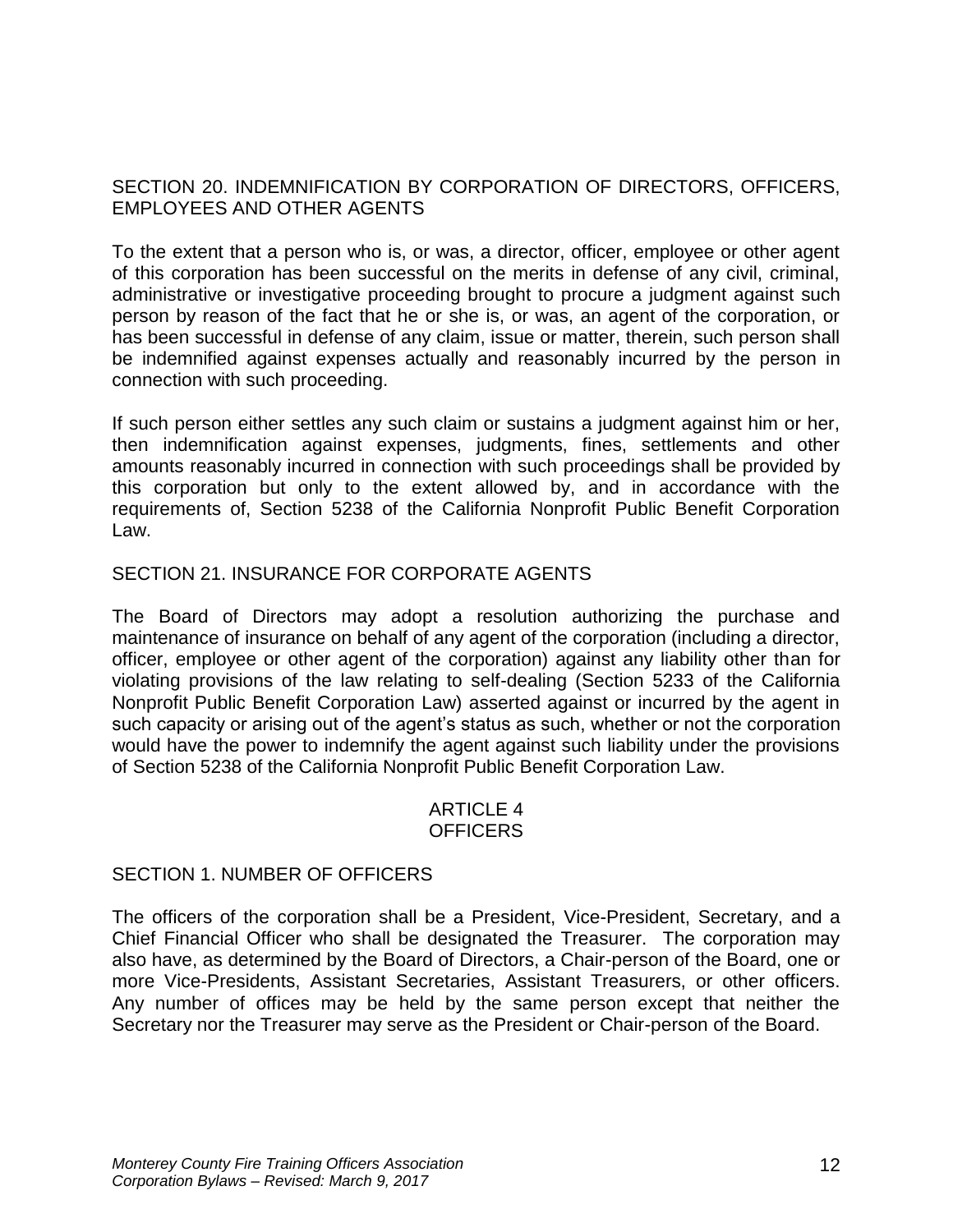# SECTION 2. QUALIFICATION, ELECTION, AND TERM OF OFFICE

Any member in good standing of the corporation may serve as an officer. Officers shall be elected annually by the general membership at the general membership meeting occurring on the second Thursday in December. Officers shall be elected by written ballot.

Procedures for nominating and electing directors shall be outlined in the Nomination and Election Procedures adopted by the corporation.

Each officer shall hold office for a period of one year or until he or she resigns or is removed or is otherwise disqualified to serve, or until his or her successor shall be elected and qualified, whichever occurs first. The term of office for officers shall begin upon adjournment of the meeting during which the election occurred.

### SECTION 3. SUBORDINATE OFFICERS

The general membership may elect such other officers or agents as it may deem desirable, and such officers shall serve such terms, have such authority, and perform such duties as may be prescribed from time to time by the vote of the general membership.

#### SECTION 4. REMOVAL AND RESIGNATION

Any officer may be removed, with cause, by the Board of Directors, at any time. Any officer may resign at any time by giving written notice to the Board of Directors or to the President or Secretary of the corporation. Any such resignation shall take effect at the date upon receipt of such notice or at any later date specified therein, and, unless otherwise specified therein, the acceptance of such resignation shall not be necessary to make it effective. The above provisions of this Section shall be superseded by any conflicting terms of a contract which has been approved or ratified by the Board of Directors relating to the employment of any officer of the corporation.

# SECTION 5. VACANCIES

Any vacancy caused by the death, resignation, removal, disqualification or otherwise, of any officer shall be filled by the vote of the general membership. In the event of a vacancy in any office other than that of the President, such vacancy may be filled temporarily by appointment by the President until such time as the general membership shall fill the vacancy.

# SECTION 6. DUTIES OF PRESIDENT

The President shall be the chief executive officer of the corporation and shall, subject to the control of the Board of Directors, supervise and control the affairs of the corporation and the activities of the officers. He or she shall perform all duties incident to his or her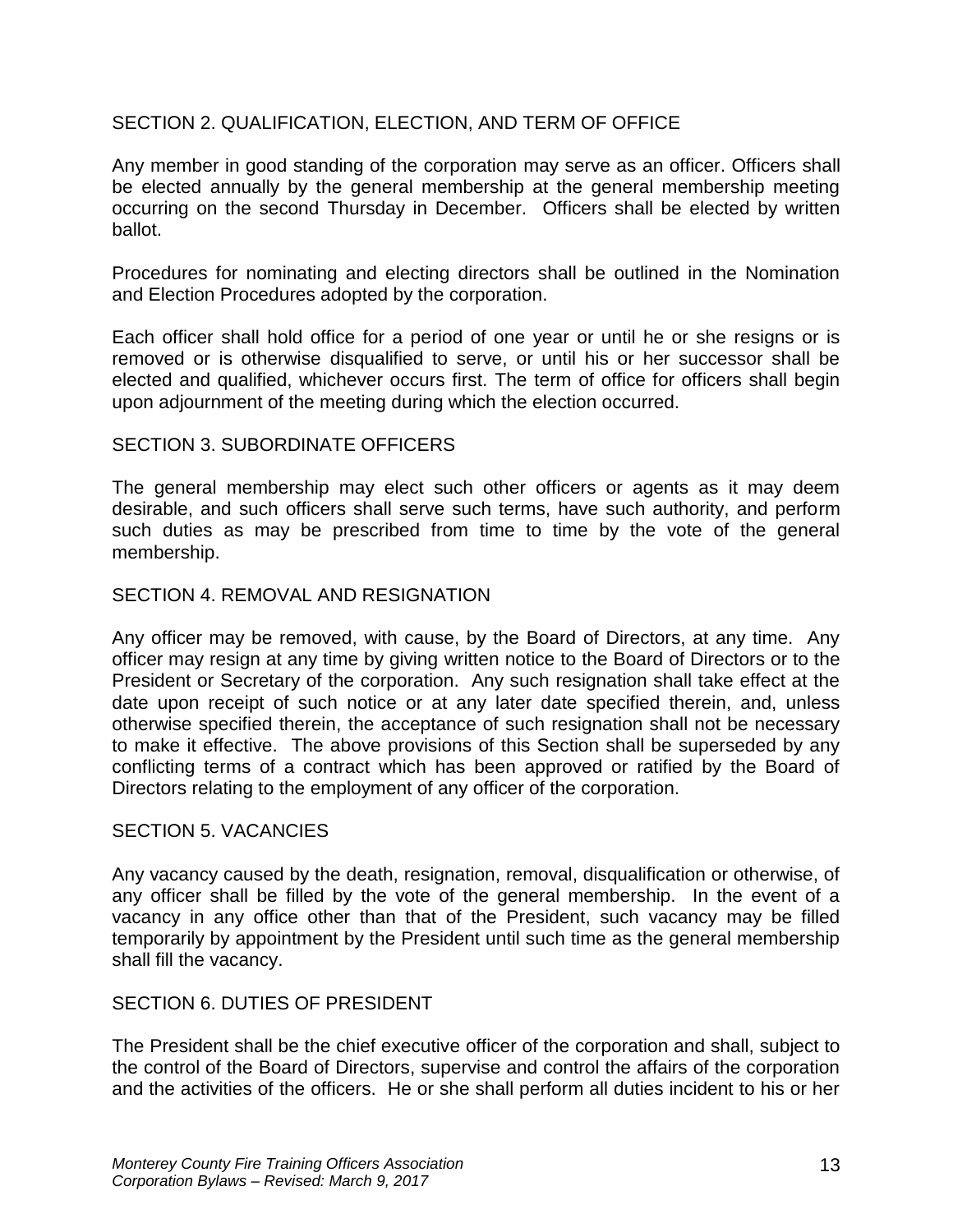office and such other duties as may be required by law, by the Articles of Incorporation of this corporation, or by these Bylaws, or which may be prescribed from time to time by the Board of Directors. Unless another person is specifically appointed as Chair-person of the Board of Directors, he or she shall preside at all meetings of the Board of Directors and at all general membership meetings. Except as otherwise expressly provided by law, by the Articles of Incorporation, or by these Bylaws, he or she shall, in the name of the corporation, execute such deeds, mortgages, bonds, contracts, checks, or other instruments which may from time to time be authorized by the Board of Directors.

SECTION 7. DUTIES OF VICE PRESIDENT

In the absence of the President, or in the event of his or her inability or refusal to act, the Vice President shall perform all the duties of the President, and when so acting shall have all the powers of, and be subject to all the restrictions on, the President. The Vice President shall have other powers and perform such other duties as may be prescribed by law, by the Articles of Incorporation, or by these Bylaws, or as may be prescribed by the Board of Directors.

SECTION 8. DUTIES OF SECRETARY

The Secretary shall:

Certify and keep at the principal office of the incorporation the original, or a copy, of these Bylaws as amended or otherwise altered to date.

Keep at the principal office of the incorporation or at such other place as the Board may determine, a book of minutes of all meetings of the directors, and, if applicable, meetings of committees of directors and of members, recording therein the time and place of holding, whether regular or special, how called, how notice thereof was given, the names of those present or represented at the meeting, and the proceedings thereof.

See that all notices are duly given in accordance with the provisions of these Bylaws or as required by law.

Be custodian of the records and of the seal of the corporation and see that the seal is affixed to all duly executed documents, the execution of which on behalf of the corporation under its seal is authorized by law or these Bylaws.

Keep at the principal office of the corporation a membership book containing the name and address of each and any members, and, in the case where any membership has been terminated, he or she shall record such fact in the membership book together with the date on which such membership ceased.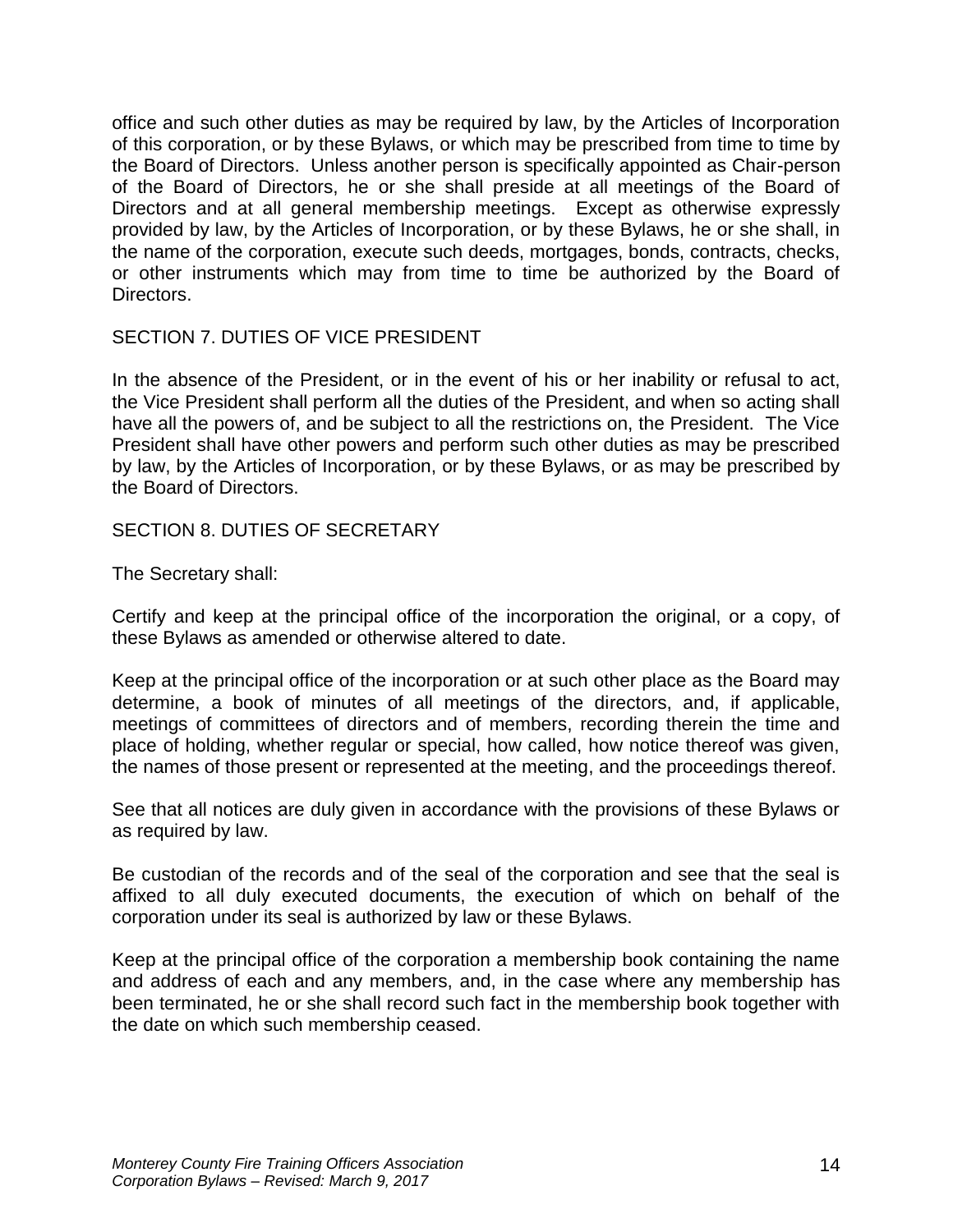Exhibit at all reasonable times to any director of the corporation, or to his or her agent or attorney, on request therefore, the Bylaws, the membership book, and the minutes of the proceedings of the directors of the corporation.

In general, perform all duties incident to the office of Secretary and such other duties as may be required by law, by the Articles of Incorporation of this corporation, or by these Bylaws, or which may be assigned to him or her from time to time by the Board of Directors.

SECTION 9. DUTIES OF TREASURER

Subject to the provisions of these Bylaws relating to the "Execution of Instruments, Deposits and Funds," the Treasurer shall:

Have charge and custody of, and be responsible for, all funds and securities of the corporation, and deposit all such funds in the name of the corporation in such banks, trust companies, or other depositories as shall be selected by the Board of Directors.

Receive, and give receipt for, monies due and payable to the corporation from any source whatsoever.

Disburse, or cause to be disbursed, the funds of the corporation as may be directed by the Board of Directors, taking proper vouchers for such disbursements.

Keep and maintain adequate and correct accounts of the corporation's properties and business transactions, including accounts of its assets, liabilities, receipts, disbursements, gains and losses.

Exhibit at all reasonable times the books of account and financial records to any director of the corporation, or to his or her agent or attorney, on request therefore. Render to the President and directors, whenever requested, an account of any or all of his or her transactions as Treasurer and of the financial condition of the corporation.

Prepare, or cause to be prepared, and certify, or cause to be certified, the financial statements to be included in any required reports.

In general, perform all duties incident to the office of Treasurer and such other duties as may be required by law, by the Articles of Incorporation of this corporation, or by these Bylaws, or which may be assigned to him or her from time to time by the Board of Directors.

# SECTION 10. COMPENSATION

The salaries of the officers, if any, shall be fixed from time to time by resolution of the Board of Directors, and no officer shall be prevented from receiving such salary by reason of the fact that he or she is also a director of the corporation, provided, however,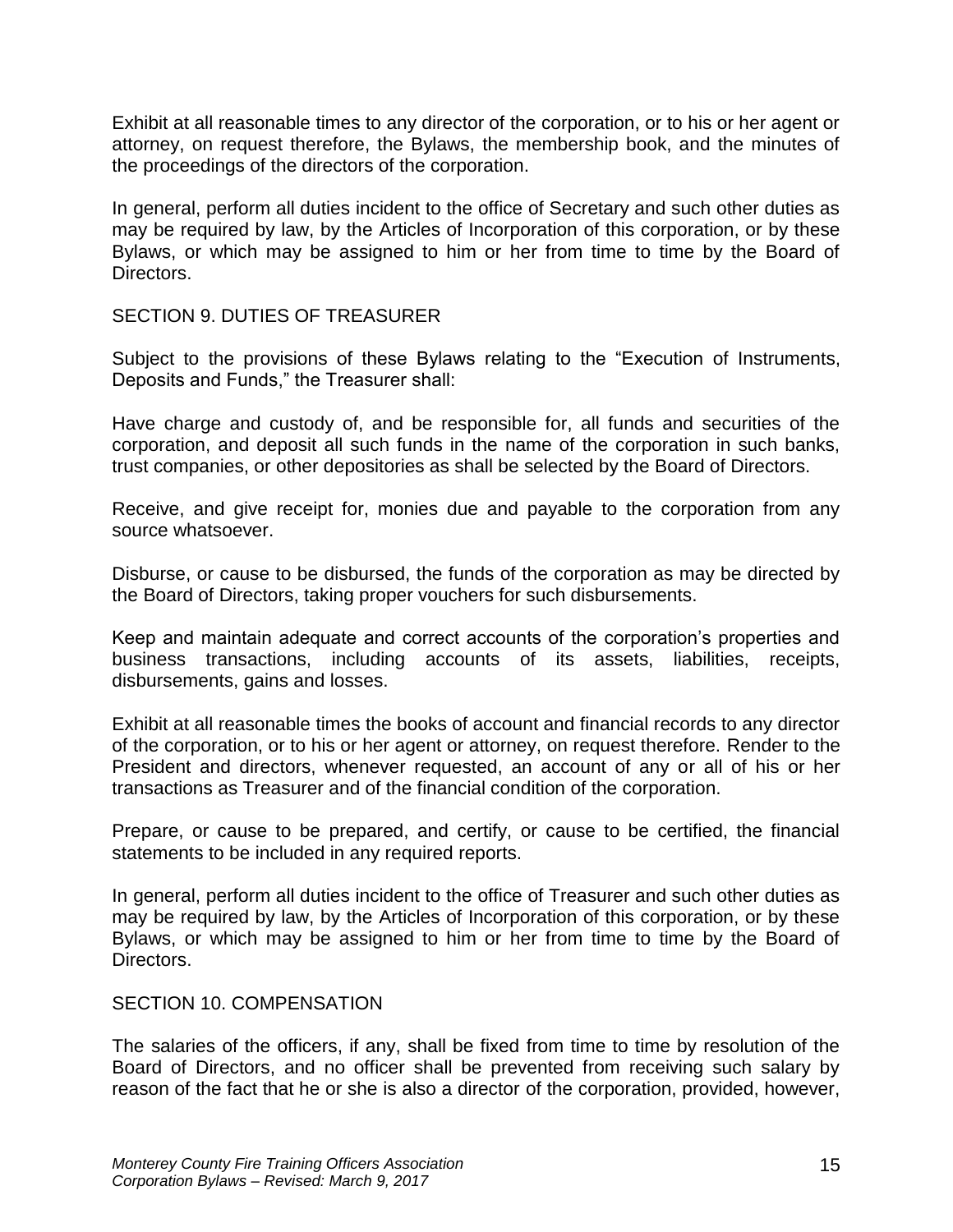that such compensation paid a director for serving as an officer of this corporation shall only be allowed if permitted under the provisions of Article 3, Section 6 of these Bylaws. In all cases, any salaries received by officers of this corporation shall be reasonable and given in return for services actually rendered the corporation which relate to the performance of the charitable or public purposes of this corporation.

#### ARTICLE 5 **COMMITTEES**

SECTION 1. EXECUTIVE COMMITTEE

The duly elected officers of the corporation shall constitute the Executive Committee. The Executive Committee shall have any of the powers and authority of the Board in the management of the business and affairs of the corporation, except with respect to:

- (a) The approval of any action which, under law or the provisions of these Bylaws, requires the approval of the members or of a majority of all of the members.
- (b) The filling of vacancies on the Board or on any committee which has the authority of the Board.
- (c) The fixing of compensation of the directors for serving on the Board or on any committee.
- (d) The amendment or repeal of Bylaws or the adoption of the new Bylaws.
- (e) The amendment or repeal of any resolution of the Board which by its express terms is not so amendable or repealable.
- (f) The appointment of committee of the Board or the members thereof.
- (g) The expenditure of corporate funds to support a nominee for director after there are more people nominated for director than can be elected.
- (h) The approval of any transaction to which this corporation is a party and in which one or more of the directors has a material financial interest, except as expressly provided in Section 5233(d)(3) of the California Nonprofit Public Benefit Corporation Law.

The Committee shall keep regular minutes of its proceedings, cause them to be filed with the corporate records, and report the same to the Board from time to time as the Board may require.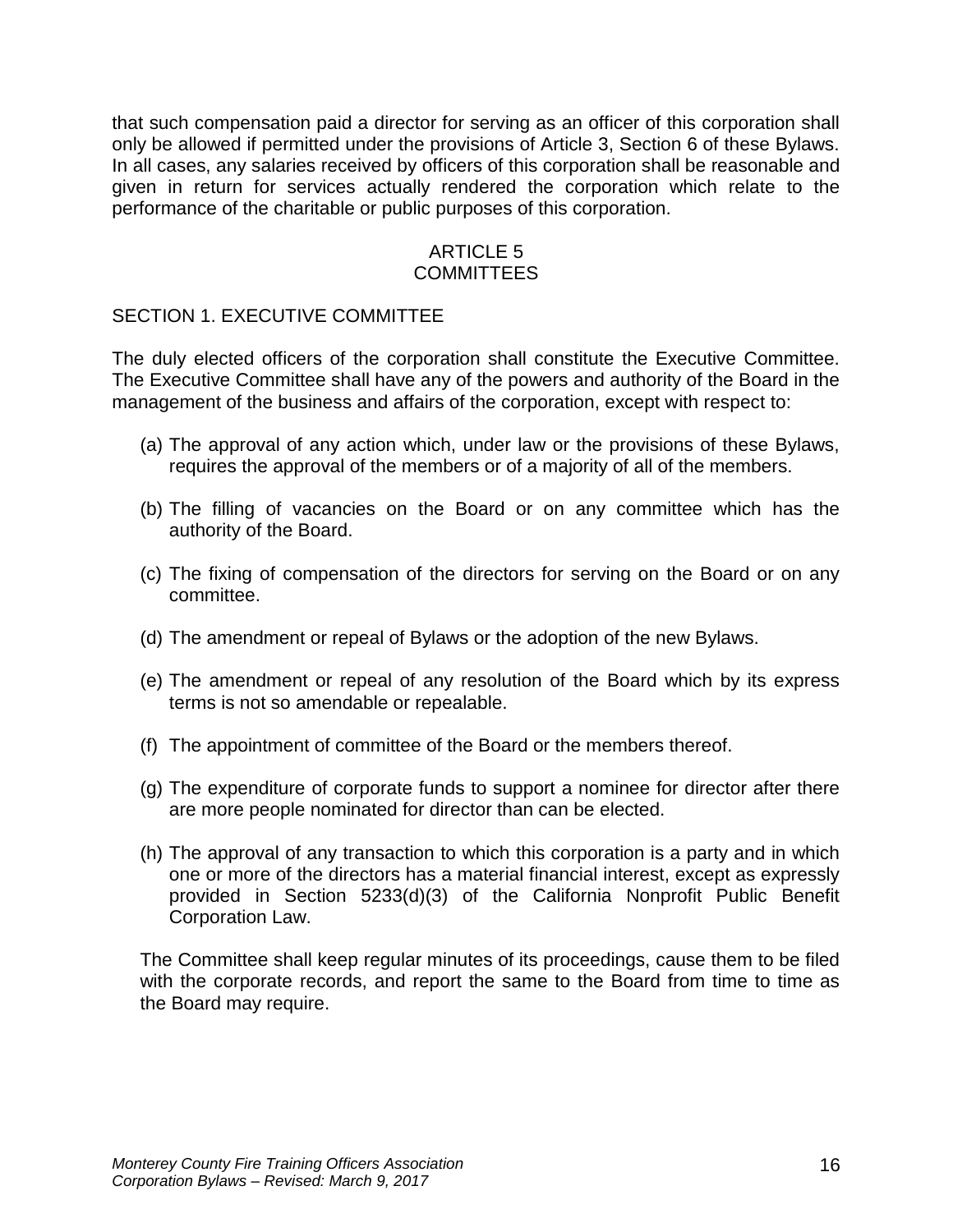# SECTION 2. ADVISORY COMITTEES

The corporation shall have such advisory committees as may from time to time be designated by resolution of the Board of Directors. Such advisory committees may consist of persons who are not also members of the Board. These additional committees shall act in an advisory capacity only to the Board and shall be clearly titled as "advisory" committees.

# SECTION 3. MEETINGS AND ACTION OF ADVISORY COMMITTEES

Meetings and action of committees shall be governed by, noticed, held and taken in accordance with the provisions of these Bylaws concerning meetings of the Board of Directors, with such changes in the context of such Bylaw provisions as are necessary to substitute the committee and its members for the Board of Directors and its members, except that the time for regular meetings of committees may be fixed by resolution of the Board of Directors or by the committee. The time for special meetings may also be fixed by the Board of Directors. The Board of Directors may also adopt rules and regulations pertaining to the conduct of meetings of committees to the extent that such rules and regulations are not inconsistent with the provisions of these Bylaws.

# SECTION 4. STANDING COMMITTEES

Standing committees are appointed and serve at the discretion of the President.

# ARTICLE 6 EXECUTION OF INSTRUMENTS, DEPOSITS AND FUNDS

# SECTION 1. EXECUTION OF INSTRUMENTS

The Board of Directors, except as otherwise provided in these Bylaws, may by resolution authorize any officer or agent of the corporation to enter into any contract or execute and deliver any instrument in the name of and on behalf of the corporation, and such authority may be general or confined to specific instances. Unless so authorized, no officer, agent, or employee shall have any power or authority to bind the corporation by any contract or engagement or to pledge its credit or to render it liable monetarily for any purpose or in any amount.

# SECTION 2. CHECKS AND NOTES

Except as otherwise specifically determine by resolution of the Board of Directors, or as otherwise required by law, checks, drafts, promissory notes, orders for the payment of money, and other evidence of indebtedness of the corporation shall be signed by the Treasurer and countersigned by any officer of the corporation or any other person designated by resolution of the Board.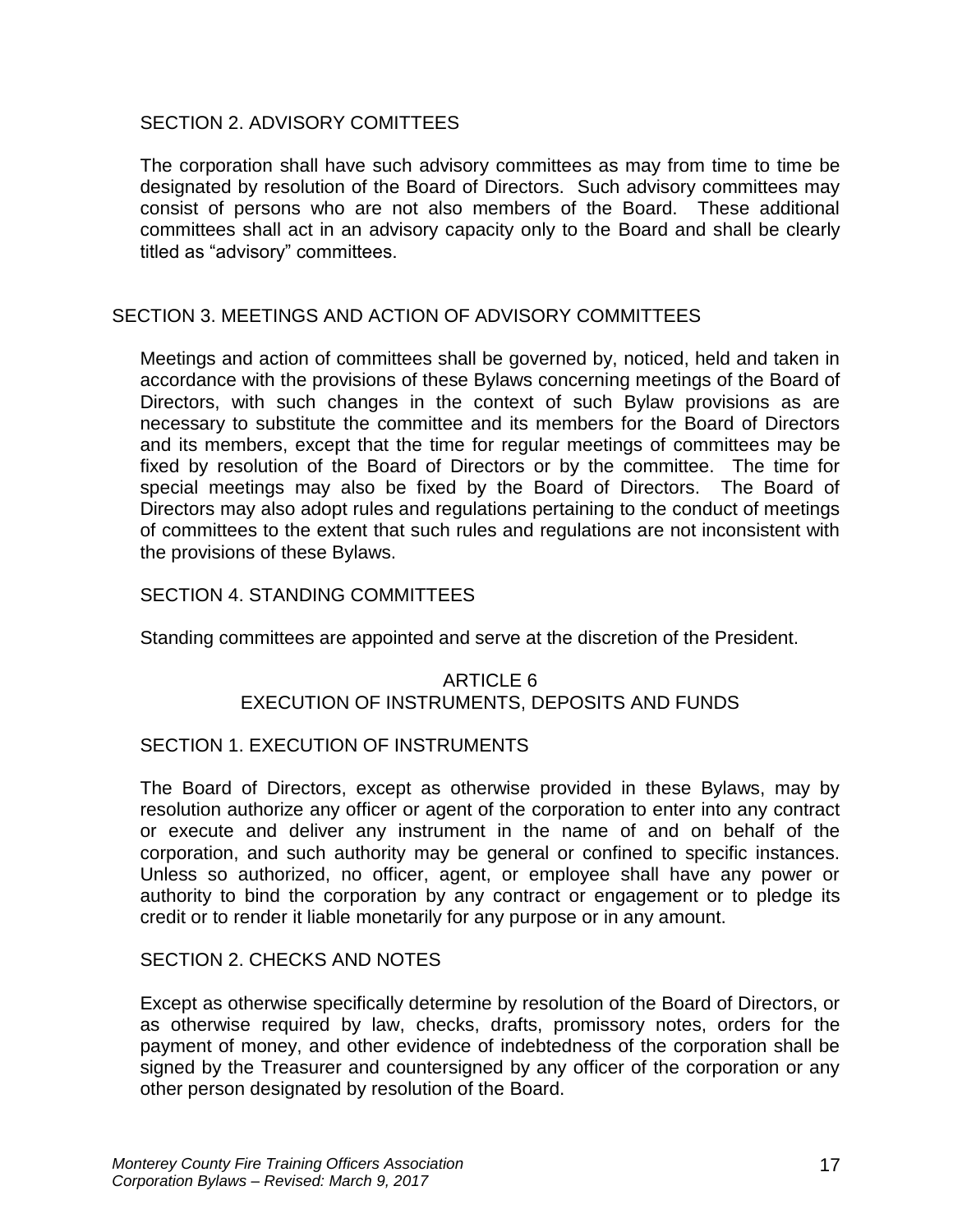## SECTION 3. DEPOSITS

All funds of the corporation shall be deposited from time to time to the credit of the corporation in such banks, trust companies, or other depositories as the Board of Directors may select.

#### SECTION 4. GIFTS

The Board of Directors may accept on behalf of the corporation any contribution, gift, bequest, or devise for the charitable or public purposes of this corporation.

#### SECTION 5. DONATIONS

Upon a majority vote on such matter during a regularly scheduled membership meeting, the corporation may provide a reasonable monetary donation to such organizations that are determined to be in the best interest of public safety training and education or serve to improve the safety standards or well being of public safety personnel.

# ARTICLE 7 CORPORATE RECORDS, REPORTS AND SEAL

### SECTION 1. MAINTENANCE OF CORPORATE RECORDS

The corporation shall keep at its principal office in the State of California:

- (a) Minutes of all meetings of directors, committees of the Board and, if this corporation has members, of all members, indicating the time and place of holding such meetings, whether regular or special, how called, the notice given, and the names of those present and the proceedings thereof;
- (b) Adequate and correct books and records of account, including accounts of its properties and business transactions and accounts of its assets, liabilities, receipts, disbursements, gains and losses;
- (c) A record of its members, if any, indicating their names and addresses and, if applicable, the class of membership held by each member and the termination date of any membership;
- (d) A copy of the corporation's Articles of Incorporation and Bylaws as amended to date, which shall be open to inspection by the members, if any, of the corporation at all reasonable times during office hours.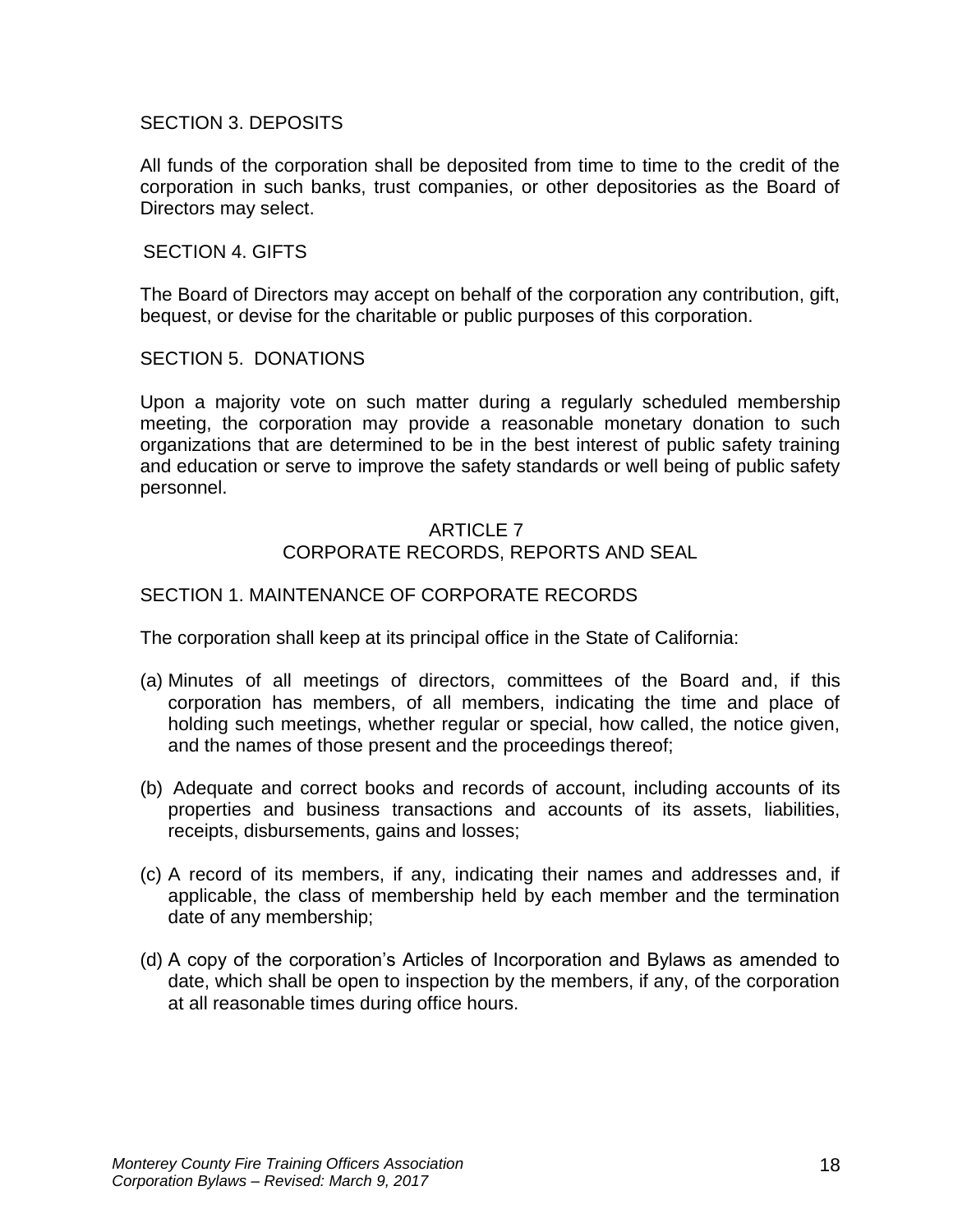## SECTION 2. CORPORATE SEAL

The Board of Directors may adopt, use, and at will alter, a corporate seal. Such seal shall be kept at the principal office of the corporation. Failure to affix the seal to corporate instruments, however, shall not affect the validity of any such instrument.

### SECTION 3. DIRECTOR'S INSPECTION RIGHTS

Every director shall have the absolute right at any reasonable time to inspect and copy all books, records documents of every kind and to inspect the physical properties of the corporation.

### SECTION 4. MEMBER'S INSPECTION RIGHTS

If this corporation has any members, then each and every member shall have the following inspection rights, for a purpose reasonably related to such person's interest as a member:

- (a) To inspect and copy the record of all members' names, addresses and voting rights, at reasonable times, upon five (5) business days' prior written demand on the corporation, which demand shall state the purpose for which the inspection rights are requested.
- (b) To obtain from the Secretary of the corporation, upon written demand and payment of a reasonable charge, a list of names, addresses and voting rights of those members entitled to vote for the election of directors as of the most recent record date for which the list has been compiled or as of the date specified by the number subsequent to the date of demand. The demand shall state the purpose for which the list is requested. The membership list shall be made available on or before the later of ten (10) business days after the demand is received or after the date specified therein as of which the list is to be compiled.
- (c) To inspect at any reasonable time, the books, records, or minutes of proceedings of the members or of the Board or committees of the Board, upon written demand on the corporation by the member, for a purpose reasonably related to such person's interests as a member.

SECTION 5. RIGHT TO COPY AND MAKE EXTRACTS

Any inspection under the provisions of this Article may be made in person or by agent or attorney and the right to inspection includes the right to copy and make extracts.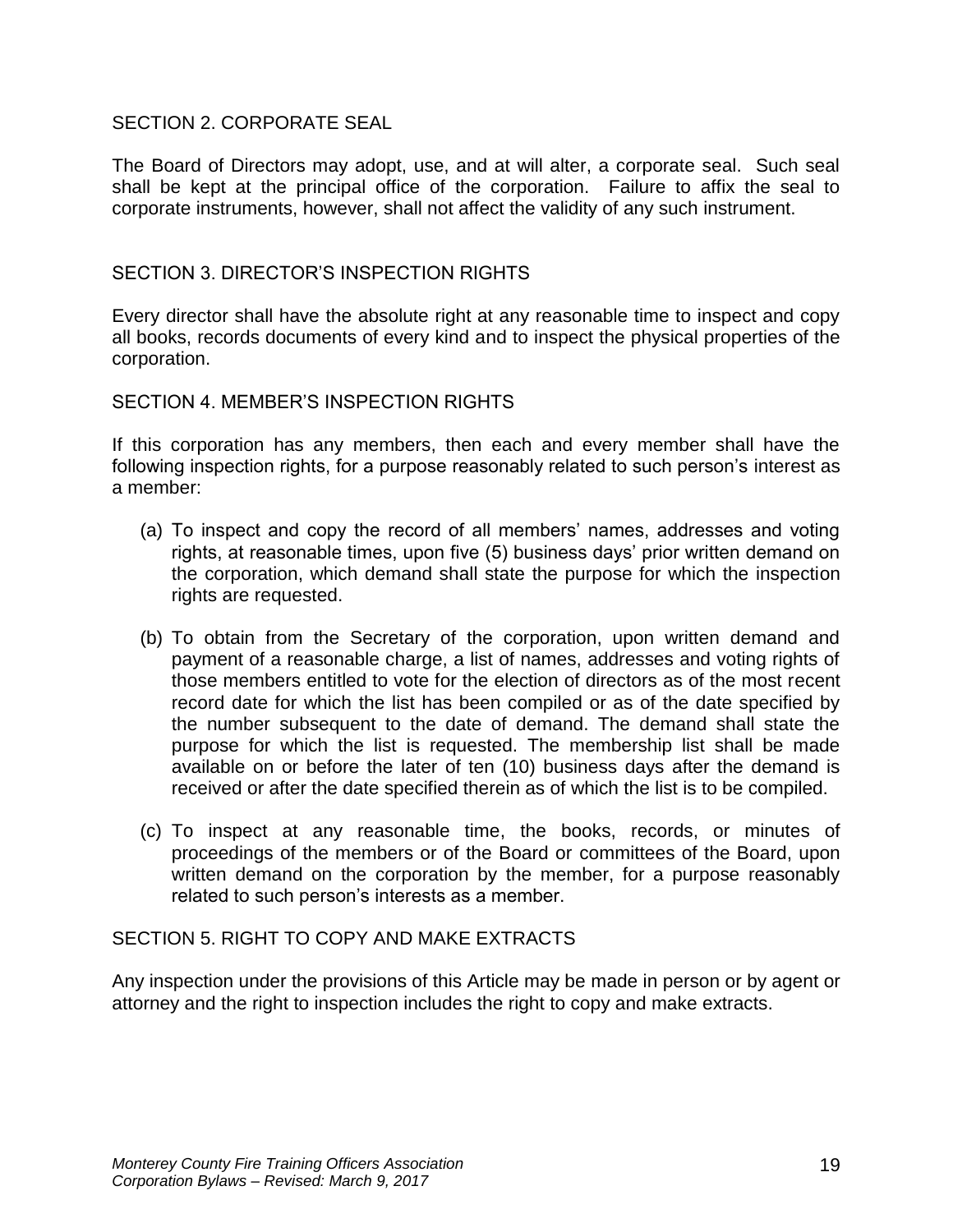# SECTION 6. ANNUAL REPORT

The Board shall cause an annual report to be furnished not later than one hundred and twenty (120) days after the close of the corporation's fiscal year to all directors of the corporation and, if this corporation has members, to any member who requests it in writing, which report shall contain the following information in appropriate detail:

- (a) The assets and liabilities, including the trust funds, of the corporation as of the end of the fiscal year;
- (b) The principle changes in assets and liabilities, including trust funds, during the fiscal year;
- (c) The revenue or receipts of the corporation, both unrestricted and restricted to particular purposes, for the fiscal year;
- (d) The expenses and disbursements of the corporation, for both general and restricted purposes, during the fiscal year;
- (e) Any information required by Section 7 of this Article.

The annual report shall be accompanied by any report thereon of independent accountants, or, if there is no such report, the certificate of an authorized officer of the corporation that such statements were prepared without audit from the books and records of the corporation.

If this corporation has members, then, if this corporation receives twenty-five thousand dollars (\$25,000), or more, in gross revenues or receipts during the fiscal year, this corporation shall make available the above annual report to all members, in such manner, at such time, and with such contents, including an accompanying report from independent accountants and certification of a corporate officer, as specified by the above provisions of this Section relating to the annual report.

# SECTION 7. ANNUAL STATEMENT OF SPECIFIC TRANSACTIONS TO MEMBERS

This corporation shall mail or deliver to all directors and any and all members a statement within one hundred and twenty (120) days after the close of its fiscal year which briefly describes the amount and circumstances of any indemnification or transaction of the following kind:

(a) Any transaction in which the corporation, or its parent or its subsidiary, was a party, and in which either of the following had a direct or indirect material financial interest: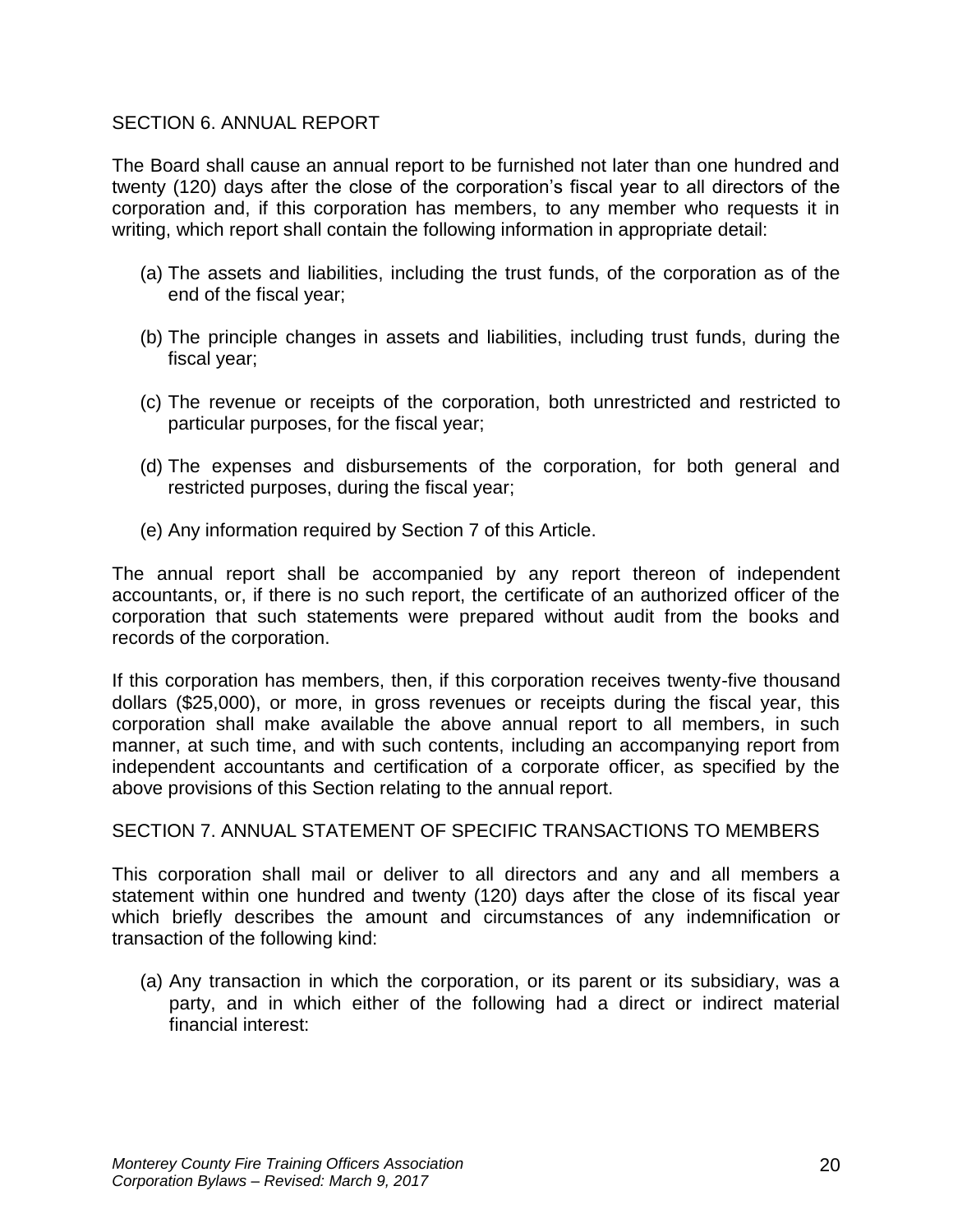- (1) Any director or officer of the corporation, or its parent or subsidiary (a mere common directorship shall nor be considered a material financial interest); or
- (2) Any holder of more than ten percent (10%) of the voting power of the corporation, its parent or its subsidiary.

The above statement need only be provided with respect to a transaction during the previous fiscal year involving more than fifty thousand dollars (\$50,000) or which was one of a number of transactions with the same persons involving, in the aggregate, more than fifty thousand dollars (\$50,000).

Similarly, the statement need only be provided with respect to indemnification or advances aggregating more than ten thousand dollars (\$10,000) paid during the previous fiscal year to any director or officer, except that no such statement need be made if such indemnification was approved by the members pursuant to Section 5238(e)(2) of the California Nonprofit Public Benefit Corporation Law.

Any statement required by this Section shall briefly describe the names of the interested persons involved in such transactions, stating each person's relationship to the corporation, the nature of such person's interest in the transaction and, where practical, the amount of such interest, provided that in the case of a transaction with a partnership of which such person is a partner, only the interest of the partnership need be stated.

If this corporation has any members and provides all members with an annual report according to the provisions of Section 6 of this Article, then such annual report shall include the information required by this Section.

#### ARTICLE 8 FISCAL YEAR

# SECTION 1. FISCAL YEAR OF THE CORPORATION

The fiscal year of the corporation shall begin on the first day of January and end on the last day of December in each year.

# ARTICLE 9 AMENDMENT OF BYLAWS

# SECTION 1. AMENDMENT

Subject to any provision of law applicable to the amendment of Bylaws of public benefit nonprofit corporations, these Bylaws, of any of them, may be altered, amended, or repealed and new Bylaws adopted as follows: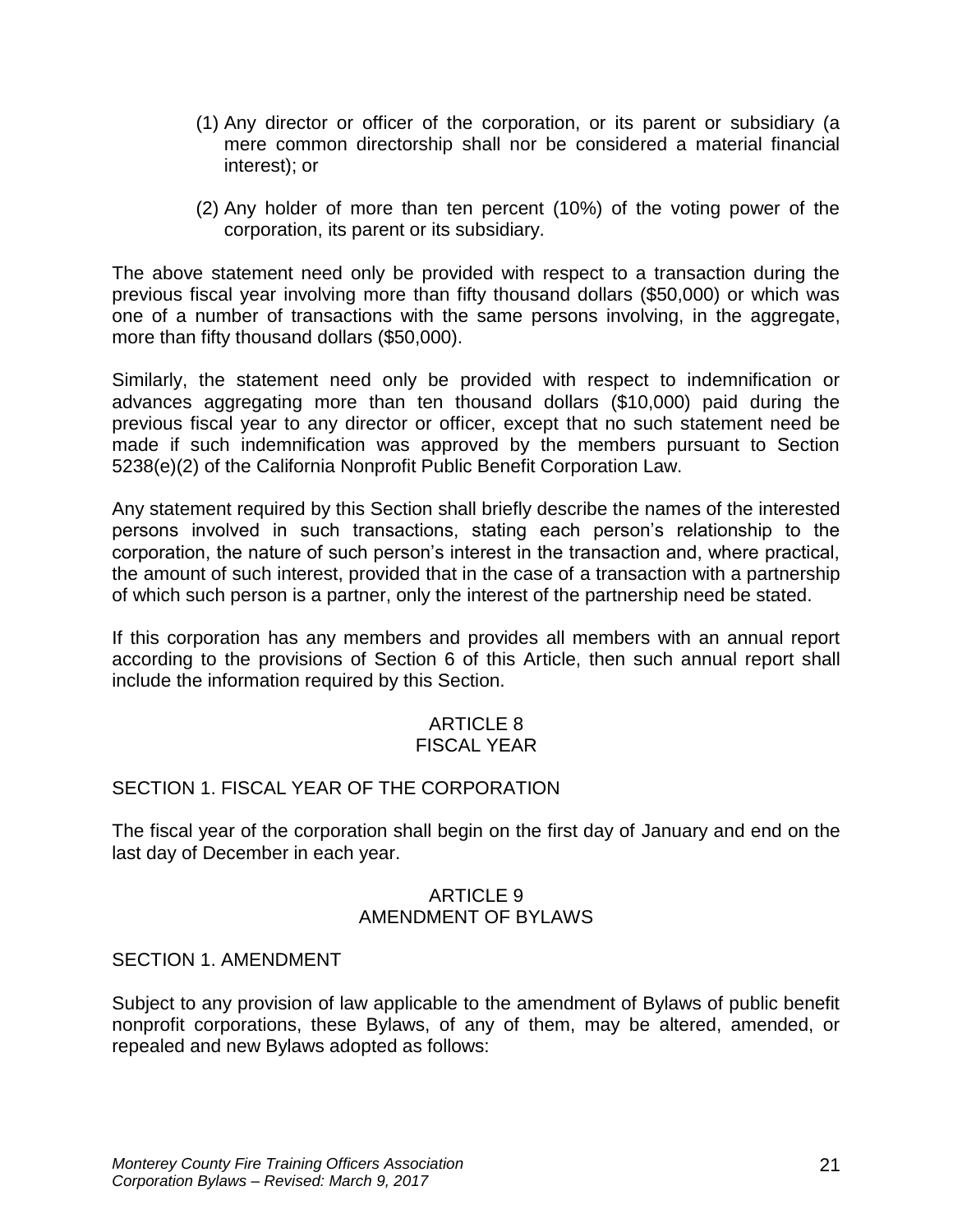- (a) Subject to the power of members, if any, to change or repeal these Bylaws under Section 5150 of the Corporations Code, by approval of the Board of Directors unless the Bylaw amendment would materially and adversely affect the rights of the members, if any, as to voting or transfer, provided, however, if this corporation has admitted any members, then a Bylaw specifying or changing the fixed number of directors of the corporation, the maximum or minimum number of directors, changing from a fixed to variable Board or vice versa, may not be adopted, amended, or repealed except as provided in subparagraph (b) of this Section; or
- (b) By approval of the members, if any, of this corporation.

# ARTICLE 10 AMENDMENT OF ARTICLES

# SECTION 1. AMENDMENT OF ARTICLES BEFORE ADMISSION OF MEMBERS

Before any members have been admitted to the corporation, any amendment of the Articles of Incorporation may be adopted by approval of the Board of Directors.

# SECTION 2. AMENDMENT OF ARTICLES AFTER ADMISSION OF MEMBERS

After members, if any, have been admitted to the corporation, amendment of the Articles of Incorporation may be adopted by the approval of the Board of Directors and by the approval of the members of this corporation.

#### SECTION 3. CERTAIN AMENDMENTS

Notwithstanding the above Sections of this Article, this corporation shall not amend its Articles of Incorporation to alter any statement which appears in the original Articles of Incorporation and of the names and addresses of the first directors of this corporation nor the name and address of its initial agent, except to correct an error in such statement or to delete either statement after the corporation has filed a "Statement by Domestic Nonprofit Corporation" pursuant to Section 6210 of the California Nonprofit Corporation Law.

#### ARTICLE 11

# PROHIBITION AGAINST SHARING CORPORATE PROFITS AND ASSETS

# SECTION 1. PROHIBITION AGAINST SHARING CORPORATE PROFITS AND ASSETS

No member, director, officer, employee, or other person connected with this corporation, or any private individual, shall receive at any time any of the net earnings or pecuniary profit from the operations of the corporation, provided, however, that this provision shall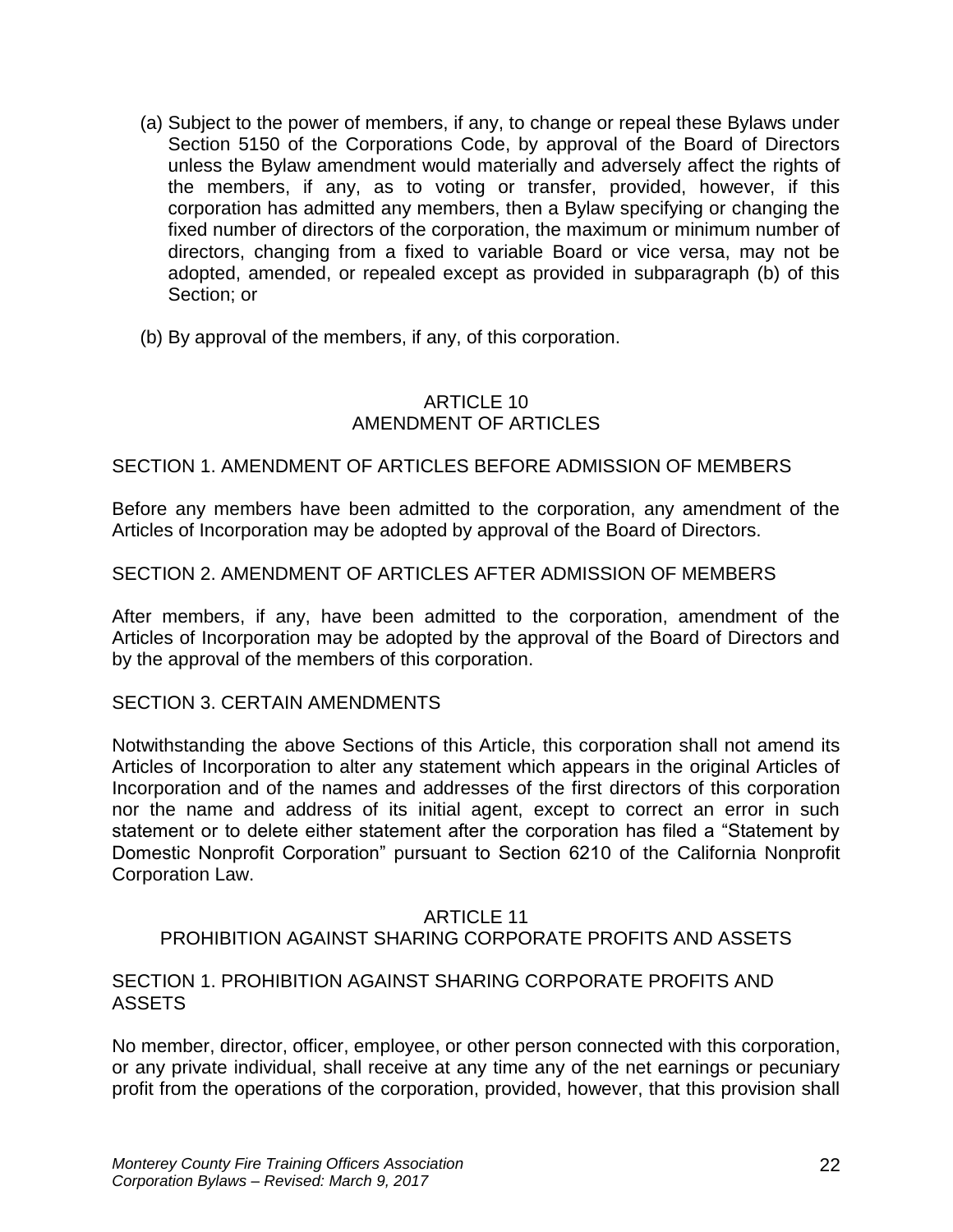not prevent payment to any such person of reasonable compensation for services performed for the corporation in effecting any of its public or charitable purposes, provided that such compensation is otherwise permitted by these Bylaws and is fixed by resolution of the Board of Directors; and no such person or persons shall be entitled to share in the distribution of, and shall not receive, any of the corporate assets on dissolution of the corporation. All members, if any, of the corporation shall be deemed to have expressly consented and agreed that on such dissolution or winding up on the affairs of the corporation, whether voluntarily or involuntarily, the assets of the corporation, after all debts have been satisfied, shall be distributed as required by the Articles of Incorporation of this corporation and not otherwise.

# ARTICLE 12 **MEMBERS**

# SECTION 1. DETERMINATION AND RIGHTS OF MEMBERS

The corporation shall have only one class of members, that of an "Active" member. Memberships are individual and not by agency or organization. Persons shall have a membership application on file and are current on annual dues in order to be designated as an active member (member in good standing) of the corporation. Only members of the corporation will be allowed to vote at meetings, make or second a motion, submit nominations for any office, or serve on a committee. No member shall hold more than one membership in the corporation. Except as expressly provided in or authorized by the Articles of Incorporation or Bylaws of this corporation, all memberships shall have the same rights, privileges, restrictions and conditions.

# SECTION 2. QUALIFICATIONS OF MEMBERS

Membership in the corporation is open to all emergency services personnel. Retired emergency services personnel may maintain their membership in the organization provided they were a member in good standing during the year, or previous year, in which they retired. A majority vote by the membership on such matters shall resolve issues relating to qualifications of prospective or current members.

# SECTION 3. ADMISSION OF MEMBERS

Applicants shall be admitted to membership on making application therefore in writing and upon payment of the first annual dues, as specified in the following sections of this Bylaw.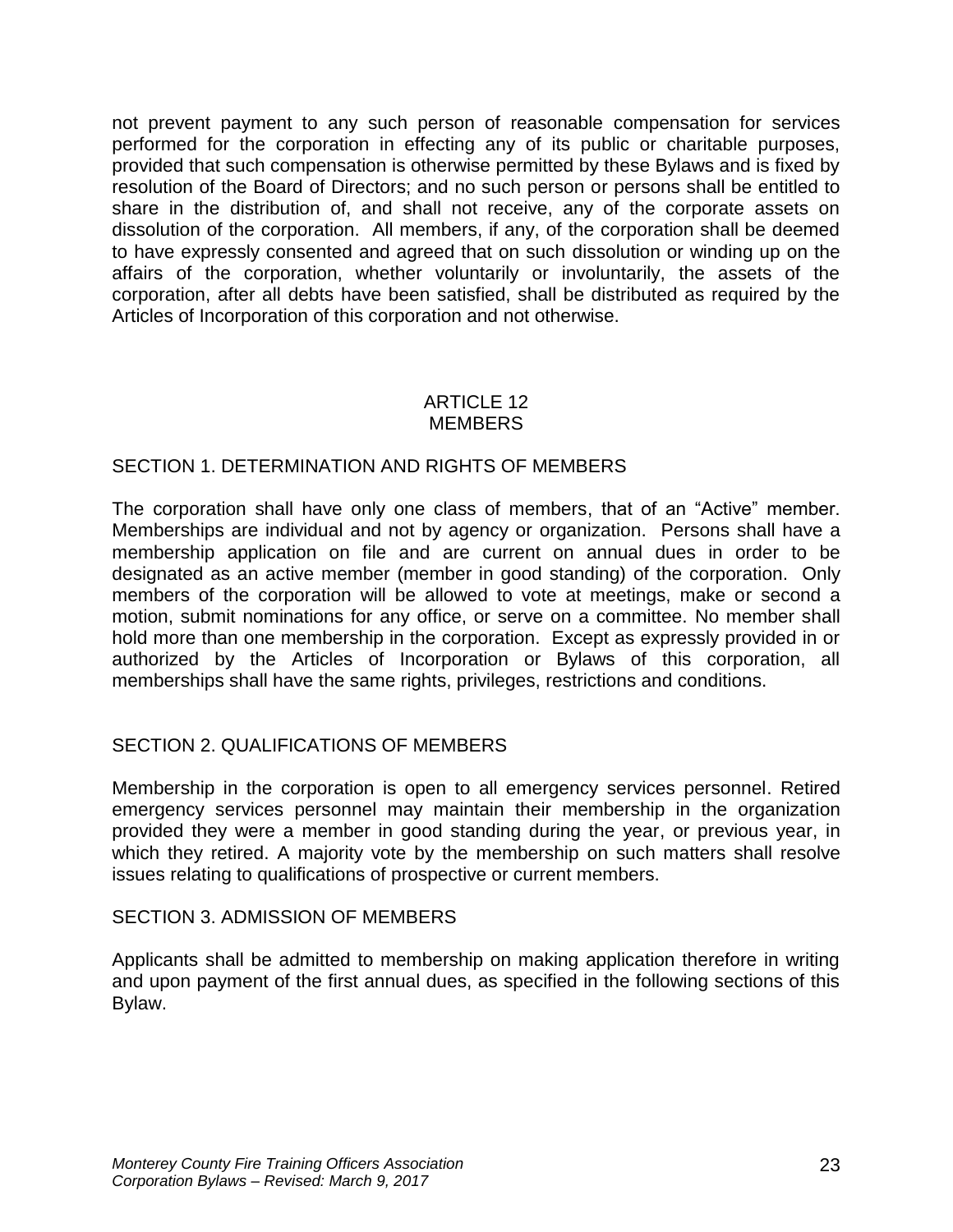## SECTION 4 RENEWAL OF MEMBERSHIP

A member may renew his or her membership from the previous year by submitting a membership application and payment of the annual dues no later than February 1<sup>st</sup> of any year.

#### SECTION 5. FEES, DUES, AND ASSESSMENTS

- (a) No fee shall be charged for making application for membership in the corporation.
- (b) The annual dues payable to the corporation by members shall be \$10.00, or in such amount as may be specified from time to time by resolution of the Board of Directors.
- (c) Memberships shall be nonassessable.

## SECTION 6. NUMBER OF MEMBERS

There is no limit on the number of members the corporation may admit.

SECTION 7. MEMBERSHIP ROSTER

The corporation shall keep a membership roster containing the name and address, either business or home, of each member, and the appropriate contact information such as electronic mail or telephone number.

The record of names and addresses of the members of this corporation shall constitute the membership list of this corporation and shall not be used, in whole or part, by any person for any purpose not reasonably related to a member's interest as a member.

#### SECTION 8. NONLIABILITY OF MEMBERS

A member of this corporation is not, as such, personally liable for the debts, liabilities, or obligations of the corporation.

#### SECTION 9. NONTRANSFERABILITY OF MEMBERSHIPS

No member may transfer a membership or any right arising there from. All rights of membership cease upon the member's death.

#### SECTION 10. TERMINATION OF MEMBERSHIP

(a) Grounds for Termination. The membership of a member shall terminate upon the occurrence of any of the following events: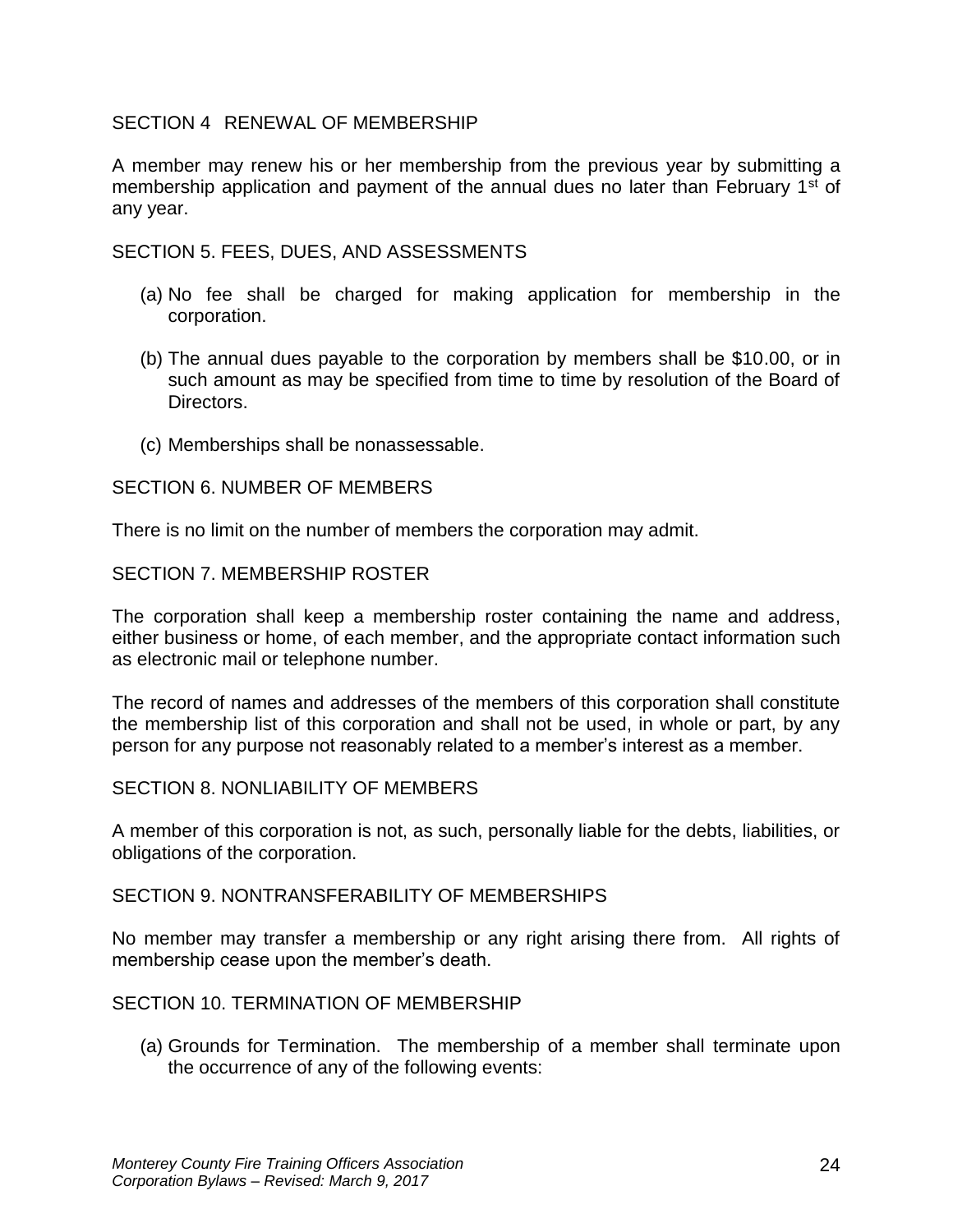- (1) If this corporation has provided for the payment of dues by members, upon a failure to renew his or her membership by paying dues on or before the due date, which shall be February 1<sup>st</sup>, of any year, such termination to be effective thirty (30) days after a written notification of delinquency is given personally, mailed, or delivered by appropriate electronic means, to such member by the Secretary of the corporation. A member may avoid such termination by paying the amount of delinquent dues within a thirty (30)-day period following the date of the written notification of delinquency.
- (2) Upon a determination by the Board of Directors that the member has engaged in conduct materially and seriously prejudicial to the interests or purposes of the corporation.
- (b) Procedure for expulsion. Following the determination that a member should be expelled under subparagraph (a)(2) of this section, the following procedure shall be implemented:
	- (1) Notice shall be sent by first-class or registered mail to the last address of the member as shown on the corporation's records, setting forth the expulsion and the reasons therefore. Such notice shall be sent at least fifteen (15) days before the proposed effective date of the expulsion.
	- (2) The member being expelled shall be given an opportunity to be heard, either orally or in writing, at a hearing to be held not less than five (5) days before the effective date of the proposed expulsion. The hearing will be held by the Board of Directors in accordance with the quorum and voting rules set forth in these Bylaws applicable to the meetings of the Board. The notice to the member of his or her proposed expulsion shall state the date, time, and place of the hearing on his or her proposed expulsion.
	- (3) Following the hearing, the Board of Directors shall decide whether or not the member should in fact be expelled, suspended, or sanctioned in some other way. The decision of the Board shall be final.
	- (4) If this corporation has provided for the payment of dues by members, any person expelled from the corporation shall receive a refund of dues already paid. The refund shall be pro-rated to return only the unaccrued balance remaining for the period of the dues payment.

# SECTION 11. RIGHTS ON TERMINATION OF MEMBERSHIP

All rights of a member in the corporation shall cease on termination of membership as herein provided.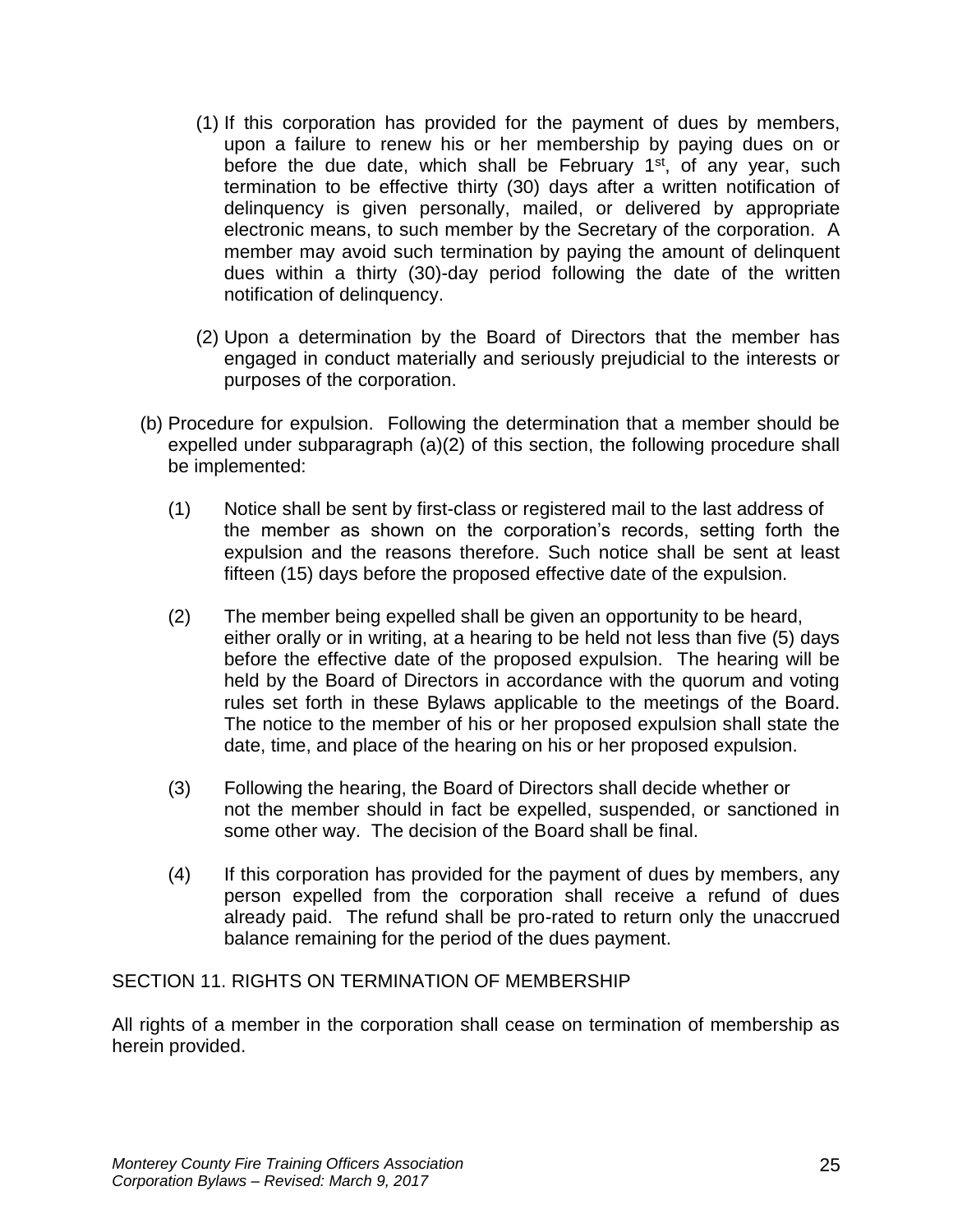# SECTION 12. AMENDMENTS RESULTING IN THE TERMINATION OF **MEMBERSHIPS**

Notwithstanding any other provisions of these Bylaws, if any amendment of the Articles of Incorporation or of the Bylaws of this corporation would result in the termination of all memberships or any class of memberships, then such amendment or amendments shall be effected only in accordance with the provisions of Section 5342 of the California Nonprofit Public Benefit Corporation Law.

## ARTICLE 13 MEETINGS OF MEMBERS

# SECTION 1. PLACE OF MEETINGS

Meetings of members shall be held at the Principle Office of the corporation. The schedule for other regular meetings as described in Section 2 below shall be determined at the annual meeting that is to occur on the second Thursday in December.

# SECTION 2. ANNUAL AND OTHER REGULAR MEETINGS

(a) Annual Meeting

The members shall meet annually on the second Thursday in December for the purpose of electing officers and directors and transacting other business as may come before the meeting. Procedures for nominations and elections shall be outlined in the Nomination and Election Procedures (Policy 2011-01) and adhered to for this purpose. The annual meeting of members for the purpose of electing officers and directors shall be deemed a regular meeting and any reference in these Bylaws to regular meetings of members refers to this annual meeting.

(b) Other Regular Meetings

Other regular meetings of the members shall be held on the second Thursday of each month. If the day fixed for the annual meeting or other regular meetings falls on a legal holiday, such meeting shall be held at the same hour and place on the next business day.

# SECTION 3. SPECIAL MEETINGS OF MEMBERS

(a) Persons Who May Call Special Meetings of Members.

Special meetings of the members may be called by the Board of Directors, the Chairperson of the Board, or the President of the corporation. In addition, special meetings of the members for any lawful purpose may be called by 10 percent (10%) or more of the members.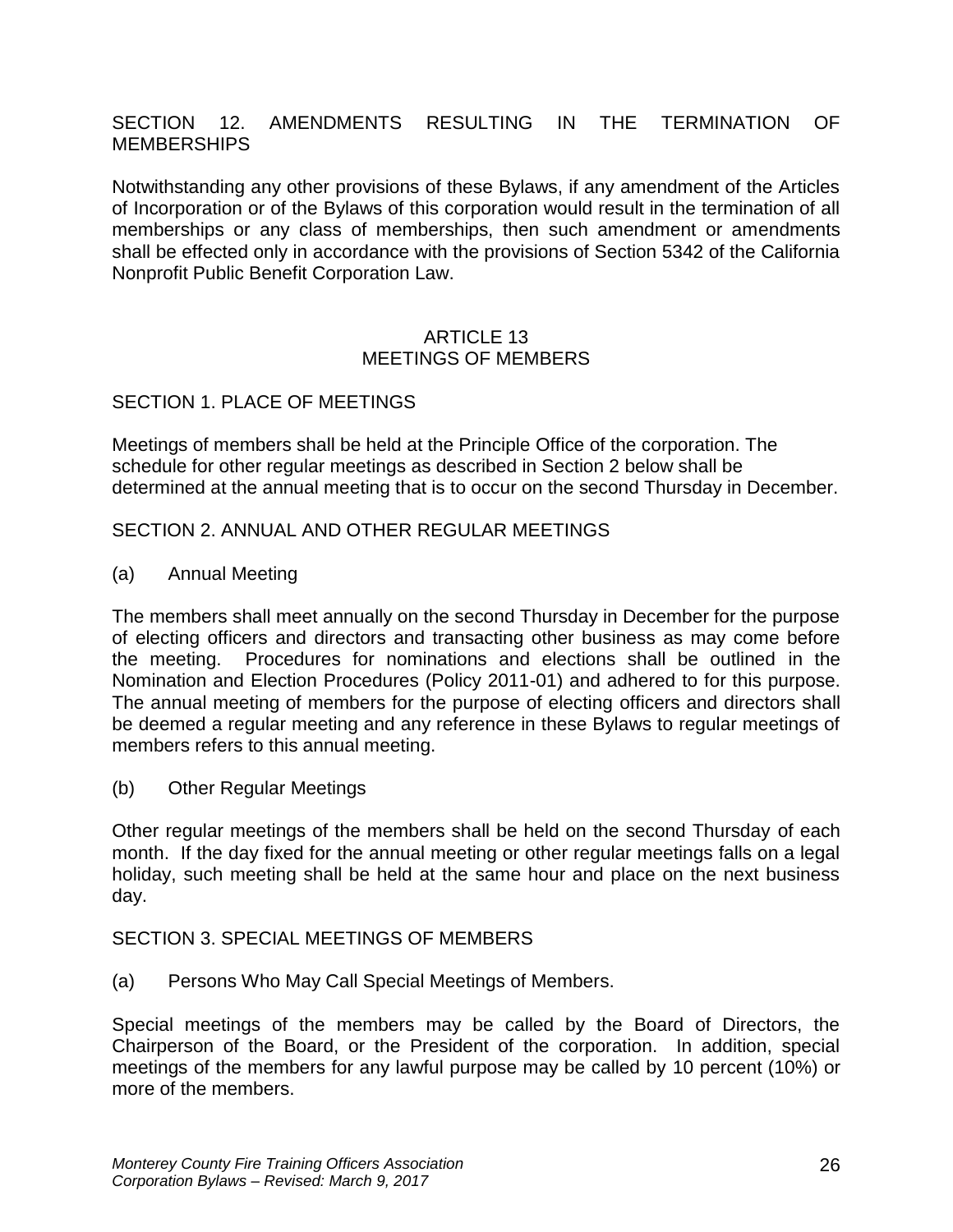# SECTION 4. NOTICE OF MEETINGS

(a) Time of Notice.

Whenever members are required or permitted to take action at a meeting, a written notice of the meeting shall be given by the Secretary of the corporation unless such meeting has already been announced by the meeting schedule as determined during the annual meeting held on the second Thursday in December.

(b) Manner in Giving Notice.

Notice of meetings as outlined above shall be posted or provided annually by mail or electronic means, addressed to the member at the address of such member appearing on the roster of the corporation. Notice shall be deemed to have been given at the time when deposited in the mail or sent electronically. For the purpose of this section, "posted" as mentioned above will mean the notice of meetings is available for viewing on the website of the MCFTOA.

(c) Contents of Notice.

Notice of a membership meetings shall state the place, date and time of the meeting. In the case of a special meeting, the general nature of the business to be transacted shall be included with the notice of the special meeting, and no other business may be transacted during such special meeting.

(d) Notice of Meetings Called by Members.

If a special meeting is called by members as authorized by these Bylaws, the request for the meeting shall be submitted in writing, specifying the general nature of the business proposed to be transacted and shall be delivered by mail, or other appropriate electronic means, to the Chairperson of the Board, President, Vice-President or Secretary of the corporation. The officer receiving the request shall promptly cause notice to be given to the members entitled to vote that a meeting will be held, stating the date of the meeting. The date for such meeting shall be fixed by the President and shall not be less than ten (10) nor more than thirty (30) days after the receipt of the request for the meeting by member or members. If the notice is not given within ten (10) days after the receipt of the request, persons calling the meeting may give the notice themselves.

(e) Waiver of Notice of Meetings.

The transactions of any meeting of members, however called and noticed, and wherever held, shall be as valid as though taken at a meeting duly held after regular call and notice, if a quorum is present either in person or by proxy, and if, either before or after regular Call and Notice of the meeting, each of the persons entitled to vote, not present in person or by proxy, signs a written waiver of notice or a consent to the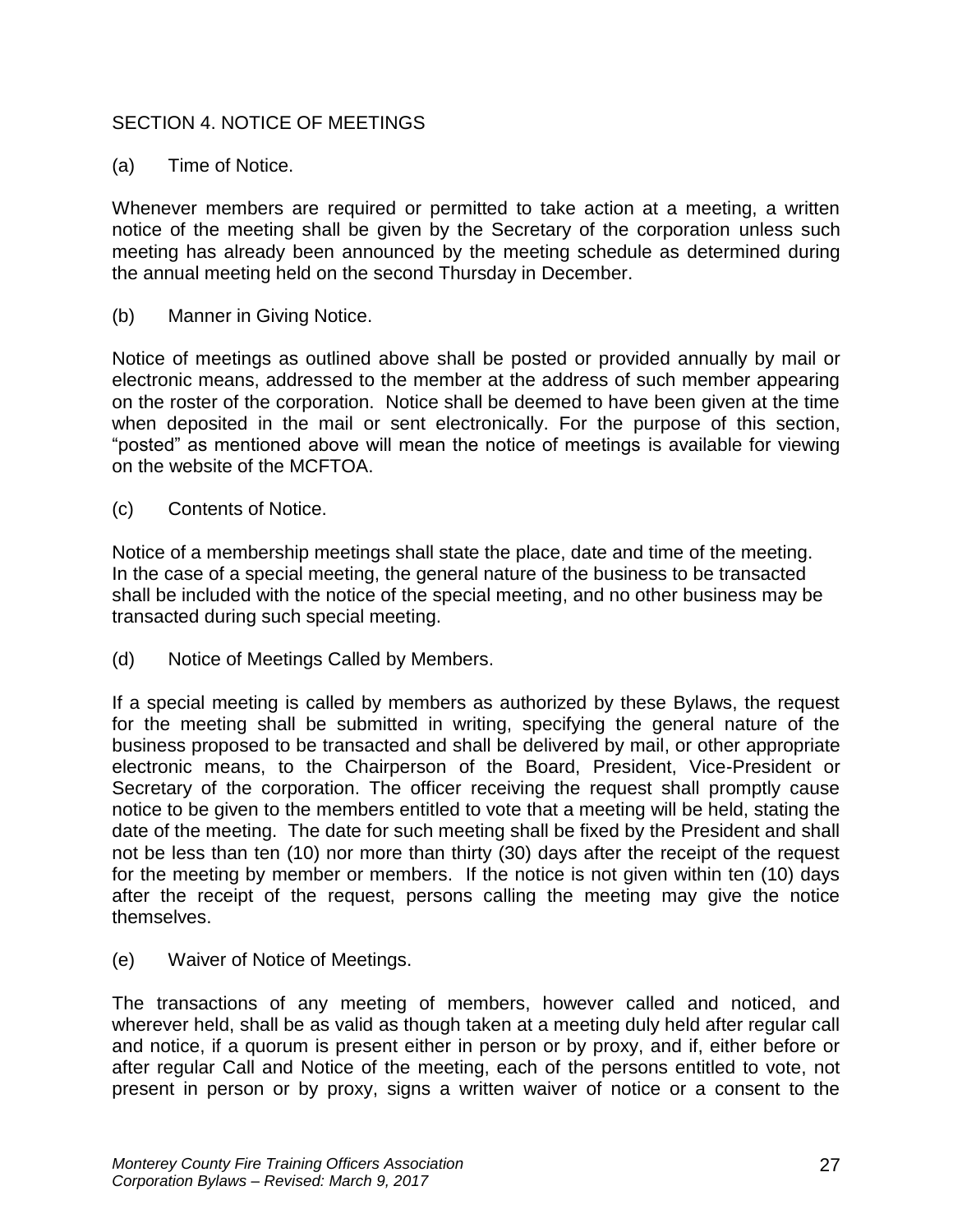holding of the meeting or an approval of the minutes thereof. All such waivers, consents and approvals shall be filed with the corporate records or made a part of the minutes of the meeting. Waiver of notices or consents need not specify either the business to be transacted or the purpose of any regular or special meeting of the members, except that if action is taken or proposed to be taken for approval of any of the matters specified in subparagraph (f) of this section, the waiver of notice or consent shall state the general nature of the proposal.

(f) Special Notice Rules for Approving Certain Proposals.

If action is proposed to be taken with respect to the following proposals, the general nature of the proposal shall be stated in the notice of the meeting:

- 1. Removal of directors without cause;
- 2. Filling of vacancies on the Board by members;
- 3. Amending the Articles of Incorporation; and
- 4. An election to voluntarily wind up and dissolve the corporation.

# SECTION 5. QUORUM FOR MEETINGS

A quorum shall consist of twenty percent (20%) of the voting members of the corporation. The voting members are those who are in good standing with the corporation.

If the number needed for a quorum includes a decimal of less than .5, then the number for a quorum shall be rounded down to the next whole number. If the number needed for a quorum contains a decimal of .5 or above, then the number needed for a quorum shall be rounded up to the next whole number.

The meeting shall be called to order by the Chairperson when it is determined that a quorum is present. If no quorum is present, the Chairperson can either;

- (a) Call for a motion to adjourn the meeting and announce a new time and place for the meeting, or stand in adjournment until the next regularly scheduled meeting.
- (b) Conduct only an informational meeting where no action is taken on any matter.

If a quorum is present and the meeting is called to order, the meeting shall continue until such a time that a quorum is no longer present. At this point, the Chairperson will either adjourn the meeting until such a time that a quorum is re-established, adjourn the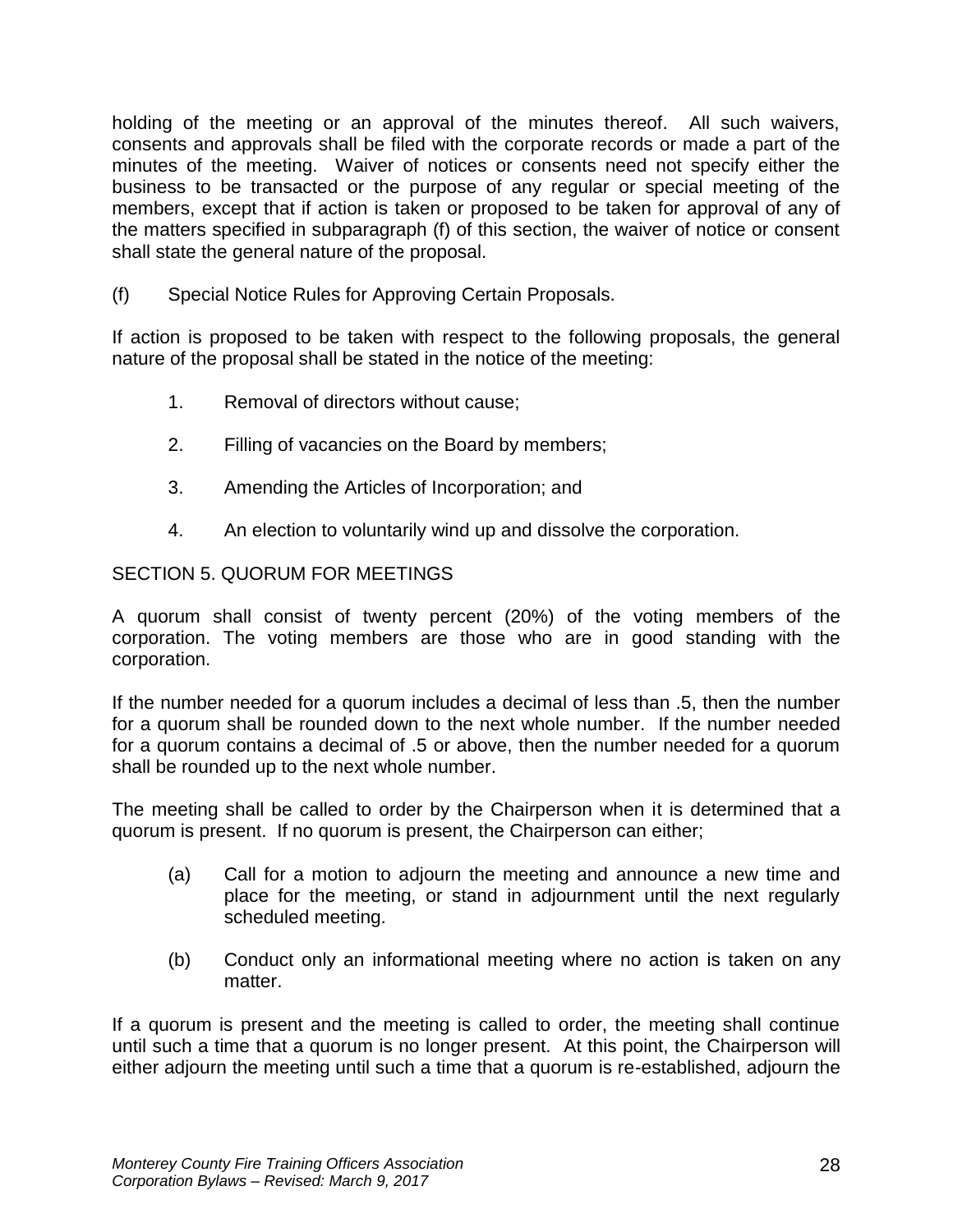meeting and continue as an informational meeting only with no action taken, or adjourn the meeting to another time and place.

## SECTION 6. MAJORITY ACTION AS MEMBERSHIP ACTION

Every act or decision done or made by a majority of voting members present in person at a duly held meeting at which a quorum is present is the act of the members, unless the law, the Articles of Incorporation of this corporation, or these Bylaws require a greater number.

### SECTION 7. VOTING RIGHTS

Each member is entitled to one vote on each matter submitted to a vote by the members. Voting at duly held meetings shall be by voice vote unless a minimum of two members present request a written ballot. Election of the Board of Directors and Executive Officers shall be by written ballot. There is no provision for proxy voting during any meeting.

### SECTION 8. PROXY VOTING

Members entitled to vote shall not be permitted to vote or act by proxy. If membership voting by proxy is not allowed by the preceding sentence, no provision in this or other sections of these Bylaws referring to proxy voting shall be construed to permit any member to vote or act by proxy.

#### SECTION 9. CONDUCT OF MEETINGS

The President of the corporation shall preside over meetings of members or, in his or her absence, by the Vice-President of the corporation or, in the absence of either of these persons, by a Chairperson chosen by a majority of the voting members, present in person. The Secretary of the corporation shall act as Secretary of all meetings of members, provided that, in his or her absence, the presiding officer shall appoint another person to act as Secretary of the meeting.

Meetings shall be governed by *Robert's Rules of Order*, as such rules may be revised from time to time, insofar as such rules are not inconsistent with or in conflict with these Bylaws, with the Articles of Incorporation of this corporation, or with any provision of law.

#### SECTION 10. ACTION BY WRITTEN BALLOT WITHOUT A MEETING

Any action which may be taken at any regular or special meeting of members may be taken without a meeting if the corporation distributes a written ballot to each member entitled to vote on the matter. The ballot should set forth the proposed action, provide an opportunity to specify approval or disapproval of each proposal, provide that where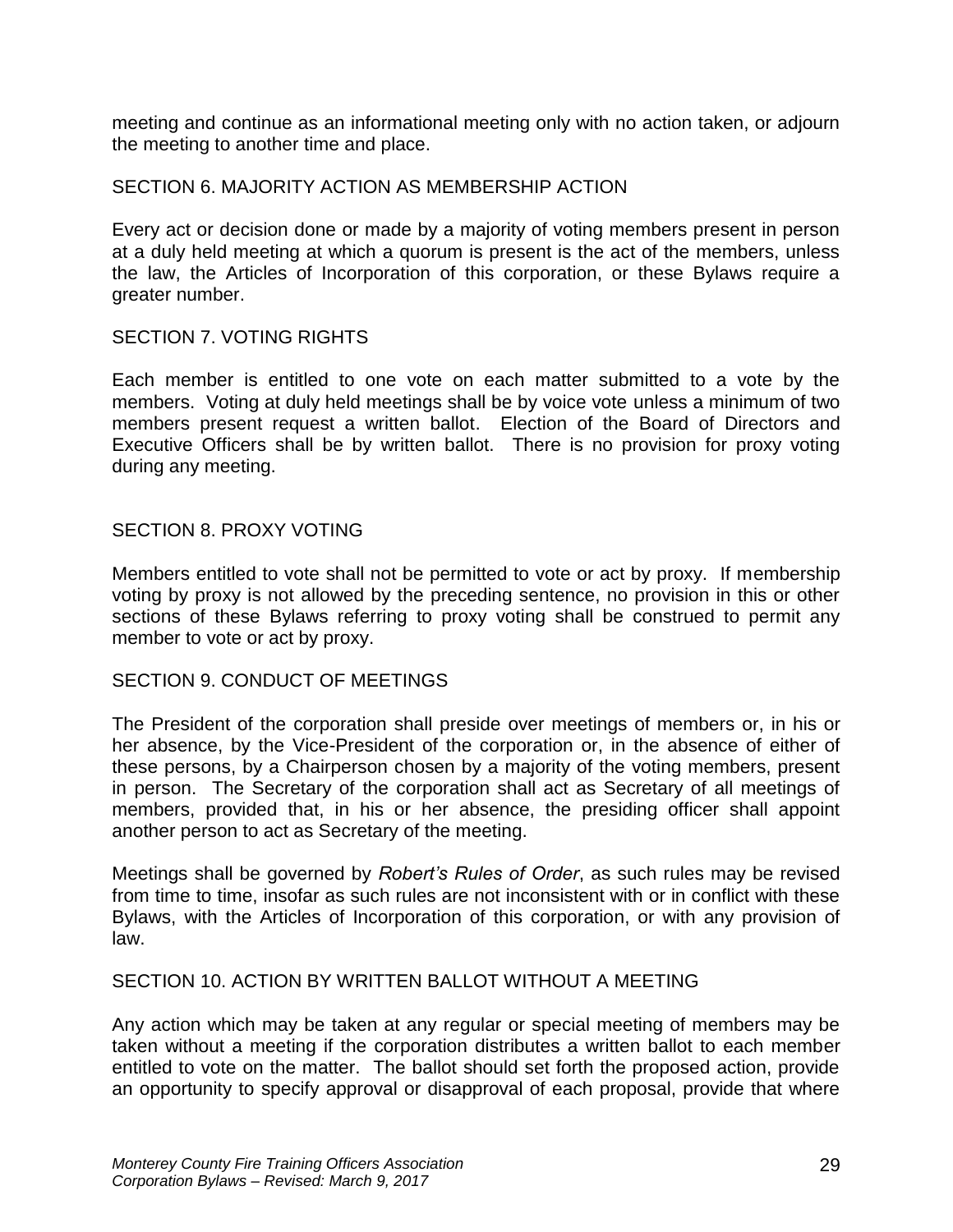the person solicited specifies a choice with respect to any such proposal the vote shall be cast in accordance therewith, and provide a reasonable time within which to return the ballot to the corporation. Ballots shall be mailed or delivered in the manner required for giving notice of meetings specified in Section 4(b) of this Article.

All written ballots shall also indicate the number of responses needed to meet the quorum requirement and, except for ballots soliciting votes for the election of directors, shall state the percentage of approvals necessary to pass the measure submitted. The ballots must specify the time by which they must be received by the corporation in order to be counted.

Approval of action by written ballot shall be valid only when the number of votes cast by ballot within the time period specified equals or exceeds the quorum required to be present at a meeting authorizing the action, and the number of approvals equals or exceeds the number of votes that would be required to approve the action at a meeting at which the total number of votes cast was the same as the number of votes cast by ballot.

Directors may be elected by written ballot. Such ballots for the election of directors shall list the persons nominated at the time the ballots are mailed or delivered. If any such ballots are marked "withhold" or otherwise marked in a manner indicating that the authority to vote for the election of directors is withheld, they shall not be counted as votes either for or against the election of a director.

A written ballot may not be revoked after its receipt by the corporation or its deposit in the mail, whichever occurs first.

# SECTION 11. REASONABLE NOMINATION AND ELECTION PROCEDURES

This corporation shall make available to members reasonable nomination and election procedures with respect to the election of directors and officers by members. Such procedures shall be reasonable given the nature, size, operations and officers of the corporation, and shall include:

- (a) A reasonable means of nominating persons for election as directors or officers.
- (b) A reasonable opportunity for a nominee to communicate to the members the nominee's qualifications and the reasons for the nominee's candidacy.
- (c) A reasonable opportunity for all nominees to solicit votes.
- (d) A reasonable opportunity for all members to choose among the nominees.

Generally, any person who is qualified to be elected as a member of the Board of Directors or an executive officer shall be nominated at the annual meeting of members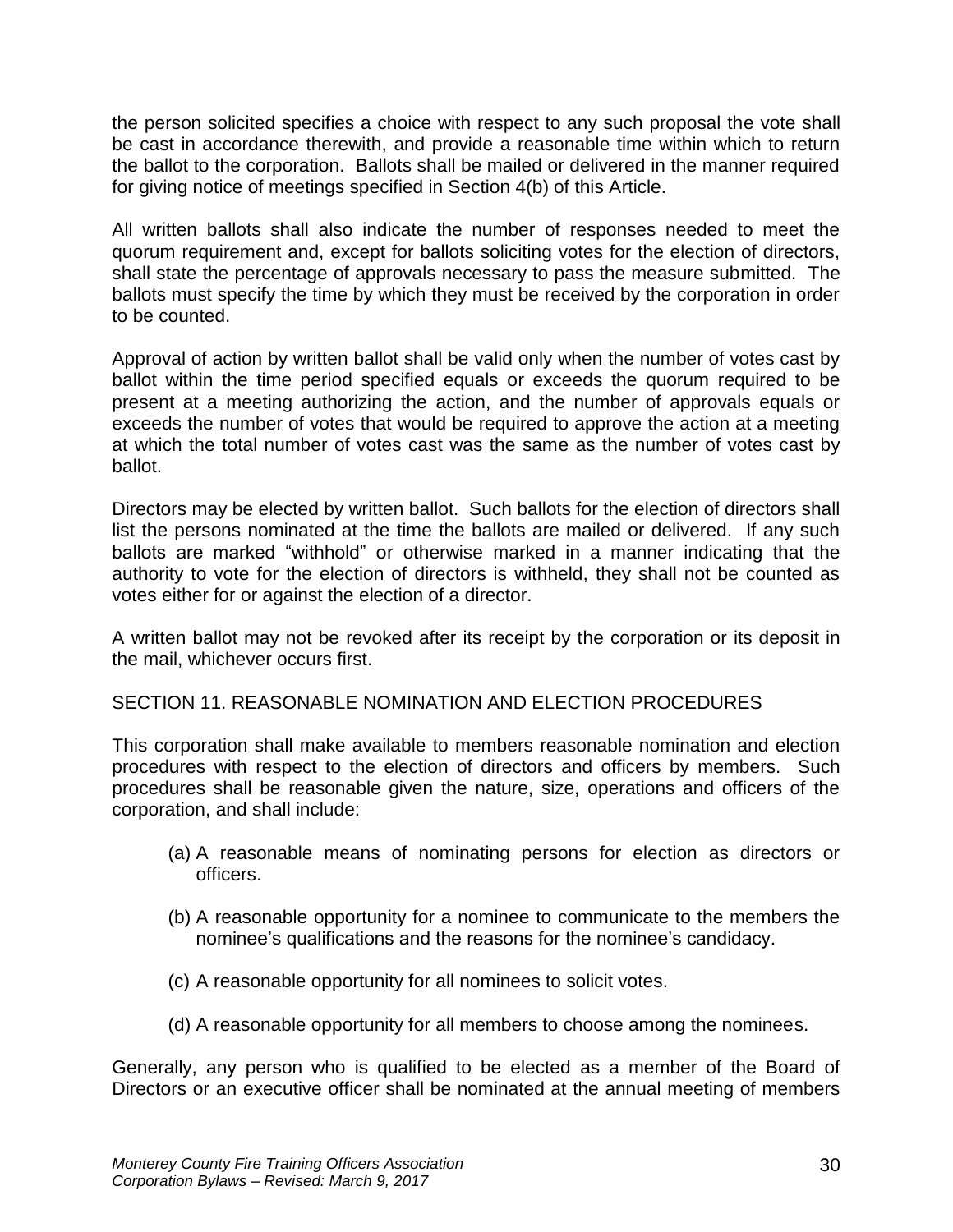held for the purpose of electing directors or officers by any member present at the meeting. However, if the corporation has five hundred (500) or more members, any of the additional nomination procedures specified in subsections (a) and (b) of Section 5221 of the California Nonprofit Public Benefit Corporation Law may be used to nominate persons for election to the Board of Directors.

# SECTION 12. ACTION BY UNANIMOUS WRITTEN CONSENT WITHOUT MEETING

Except as otherwise provided in these Bylaws, any action required or permitted to be taken by the members may be taken without a meeting, if all members shall individually or collectively consent in writing to the action. The written consent or consents shall be filed with the minutes of the proceedings of the members. The action by written consent shall have the same force and effect as the unanimous vote of the members.

# SECTION 13. RECORD DATE FOR MEETINGS

The record date for purposes of determining the members entitled to notice, voting rights, written ballot rights, or any other right with respect to a meeting of members or any other lawful membership action, shall be fixed pursuant to Section 5611 of the California Nonprofit Public Corporation Law.

# SECTION 14. MEETING AGENDA

Prior to the beginning of any meeting, such as the annual meeting, other regular meetings, or special meetings, a written agenda shall be made available to all members attending the meeting. The agenda of such meeting may be distributed prior to the meeting or made available at the location of the meeting prior to the meeting's call to order. No such meeting shall take place if a written agenda is not available prior to the start of the meeting.

# SECTION 15. MINUTES OF MEETINGS

For every meeting described above, the Chairperson of the meeting shall ensure the meeting is recorded in the form of minutes being taken. Typically, minutes of the meeting shall be taken and made available to members by the corporation Secretary. In the absence of the Secretary, the Chairperson shall appoint an active member in good standing to take and transcribe the minutes of the meeting.